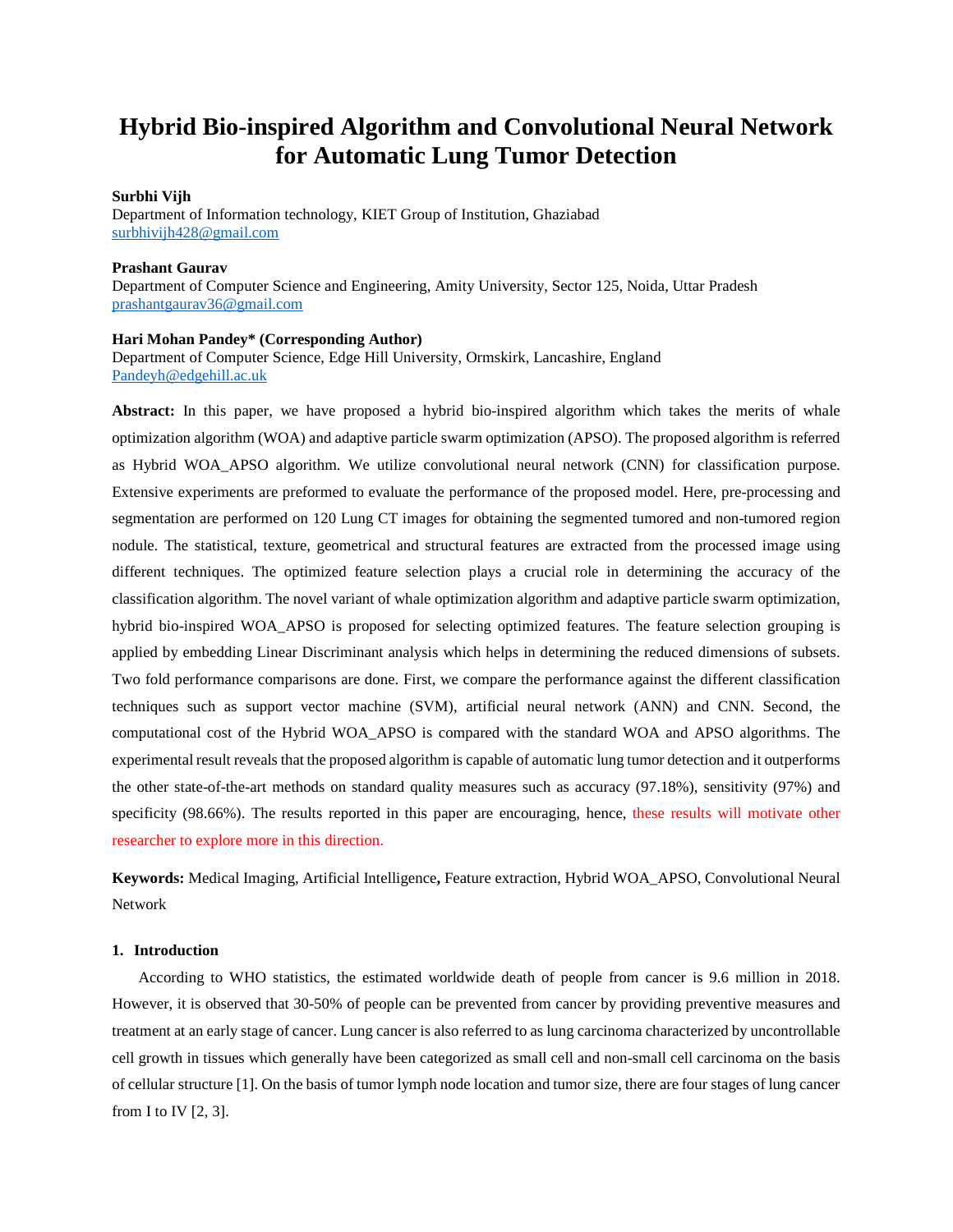A Computed tomography (CT) imaging is considered the finest way for analyzing and visualizing the abnormalities present due to less distortion [4]. Image preprocessing consisting of normalization and enhancement are usually performed to improve the quality of image and reduce the distortion. There are different types of filters applied for image enhancement techniques in spatial and frequency domain [5]. The wiener filter minimizes the noise using low pass filter and performs deconvolution using high pass filter (Inverse filtering) on lung CT image obtained from Lung Image Database consortium [6]. The segmentation is the most challenging task in medical imaging for appropriately extracting the features from the segmented tumor nodule region. There are various segmentation technique [7] such as Watershed transform edge-based segmentation, Region-based segmentation [8], Thresholding [9]. The global thresholding and morphological post-processing operation are performed for detecting the tumored region from surrounding and segmenting the lung region nodule. The different statistical features, textural feature, shape, geometrical based features are extracted from the segmented region [10]. The number of features is prominently more in neuro-imaging, so the technique used for feature extraction is Grey Level co-occurrence Matrix (GLCM), Grey Level run-length Matrix (GLRLM), Histogram features, Grey Level Dependence Matrix (GLDM) and Local Binary pattern (LBP) [11, 12]. These set of extracted features provide significant information from medical imaging which helps in evaluating the pattern and decision making process. To reduce the dimensional features space of different modalities of image, the hybrid WOA\_APSO feature selection algorithm is proposed, which removes the redundant features [13, 14]. The feature selection technique optimizes the selection of extracted features and provides more dominant information. The extracted feature selection are grouped using a Linear Discriminant algorithm [15- 18] for selecting the more dependent and relevant features on class values to improve the performance of classification. The subset of the best feature is selected to reduce the dimensionality of problem space and to maximize the performance of the learning algorithm.



 (i) Tumored (ii) Non-tumored **Fig 1.** (i) Tumored Lung CT Image (ii) Non-Tumored Lung CT image

Classification is the most critical aspect in determining the performance parameters, i.e. accuracy, sensitivity and specificity of the model that helps in the process of prognosis of lung cancer done by the experts. The comparative classification analysis is performed by considering techniques such as artificial neural network, support vector machine and convolutional neural network [19 ,20]. Support vector machine uses the Multiclass model learning technique to determine the prediction of medical imaging. SVM consider a linear function hypothetical space in higher dimension features which are instructed using a learning bias originated from statistical learning theory [21]. The artificial neural network represents a multilayer network consisting of three different layers with the backpropagation algorithm [22, 23]. Deep learning [24] is a promising field and provides enhanced performance in various medical imaging application [24, 25]. The fully connected convolutional neural network consisting of mesh connection of neurons comprises of activation function and backpropagation for adjustment of weights [26, 27]. The presented state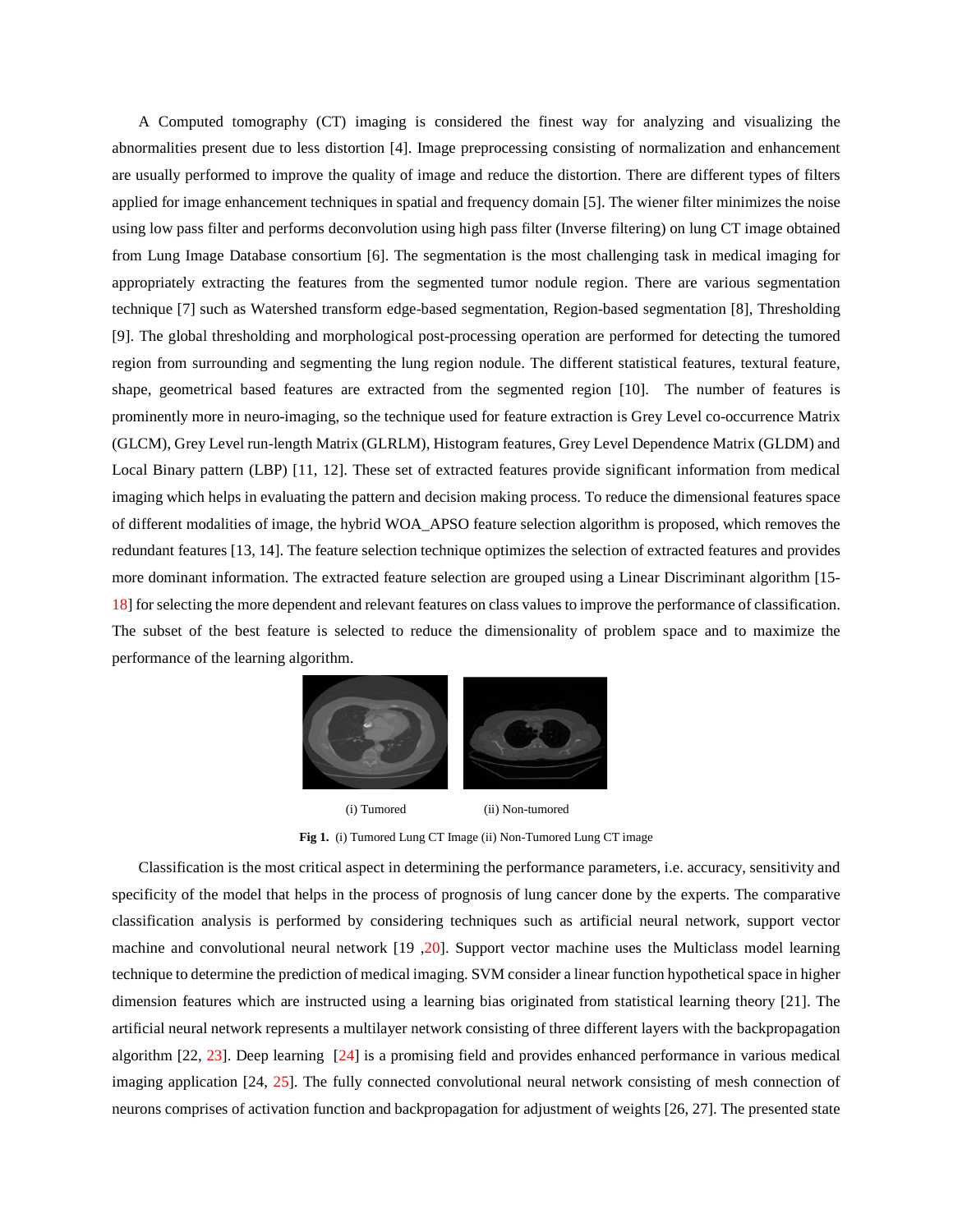of art outperforms for the fully connected convolutional neural network in computer-aided diagnosis of lung cancer imaging by showing better performance.

The key contribution of this paper is highlighted as follows:

- Firstly, we propose an intelligent lung tumor segmentation algorithm for the detection of tumor and treatment of cancer patients.
- Secondly, we show the hybridization of two metaheuristic algorithms, namely, whale optimization algorithm (WOA) and adaptive particle swarm optimization (APSO). The proposed algorithm is referred as Hybrid WOA APSO algorithm. Hybrid WOA APSO is implemented for the selection of the optimized features subset. Here, feature selection grouping is performed by embedding linear discriminant analysis. Our proposed model utilizes a CNN for classification purpose.
- Thirdly, extensive computer simulations are performed to determine the effectiveness of the proposed model. We reported two-fold performance comparison. First, the performance of the proposed model is tested against different state-of-the-art classification techniques and evaluated accuracy, sensitivity and specificity. Secondly, the performance of the proposed algorithm is compared with the standard WOA and APSO algorithms based on the computational cost of convergence to the optimal results.

The rest of the paper is organized as follows: **Section 2** presents the related work; The proposed model is comprehensively discussed in **Section 3**; **Section 4** represents the experimental results and computational performance measures; conclusion and future avenue of the proposed work is given in **Section 5**.

# **2. Related work**

Cancer is the deadly disease worldwide whose detection at an early stage provides preventive measures and treatment to increase the survival rate of patients. The research in medical imaging is growing rapidly to recognize the pattern of disease showing the development of computationally intelligent systems. Data visualization for medical image analysis is one the most promising field in the development of a robust expert system using artificial intelligence [28 ,29], computer vision [30] and pattern recognition application [31-33]. The computer-aided medical diagnosis is the most challenging task in the interpretation of decision making process by a radiologist for extracting the abnormalities in the image [34-35]. The related research work and findings are presented in this section.

Uzelaltinbulat et al. [36] presented lung tumor segmentation technique using Otsu thresholding and morphological operations. Kumar et al. [37] proposed a hybrid of 2D Otsu method and modified artificial bee colony method for segmentation of lung CT image. The performance is computed by evaluating the correlation values. Joon et al. [38] showed the segmentation of cancerous and non-cancerous lung region nodule using k-mean clustering and fuzzy cmean technique. The structural and texture extracted features are used in classification performed by the support vector machine. Prabukumar et al. [39] proposed a hybrid segmentation technique comprising of Fuzzy C-means (FCM) and region growing algorithm to segment the nodule. The statistical, texture and geometrical features are extracted from the segmented nodule and optimized features are selected using a cuckoo search algorithm. The optimal features are considered for evaluating the classification using support vector machine while obtaining the overall accuracy of 98.5%. Mittal et al. [40] proposed a methodology for multilevel image thresholding for segmentation and introduced exponential kbest gravitational search technique.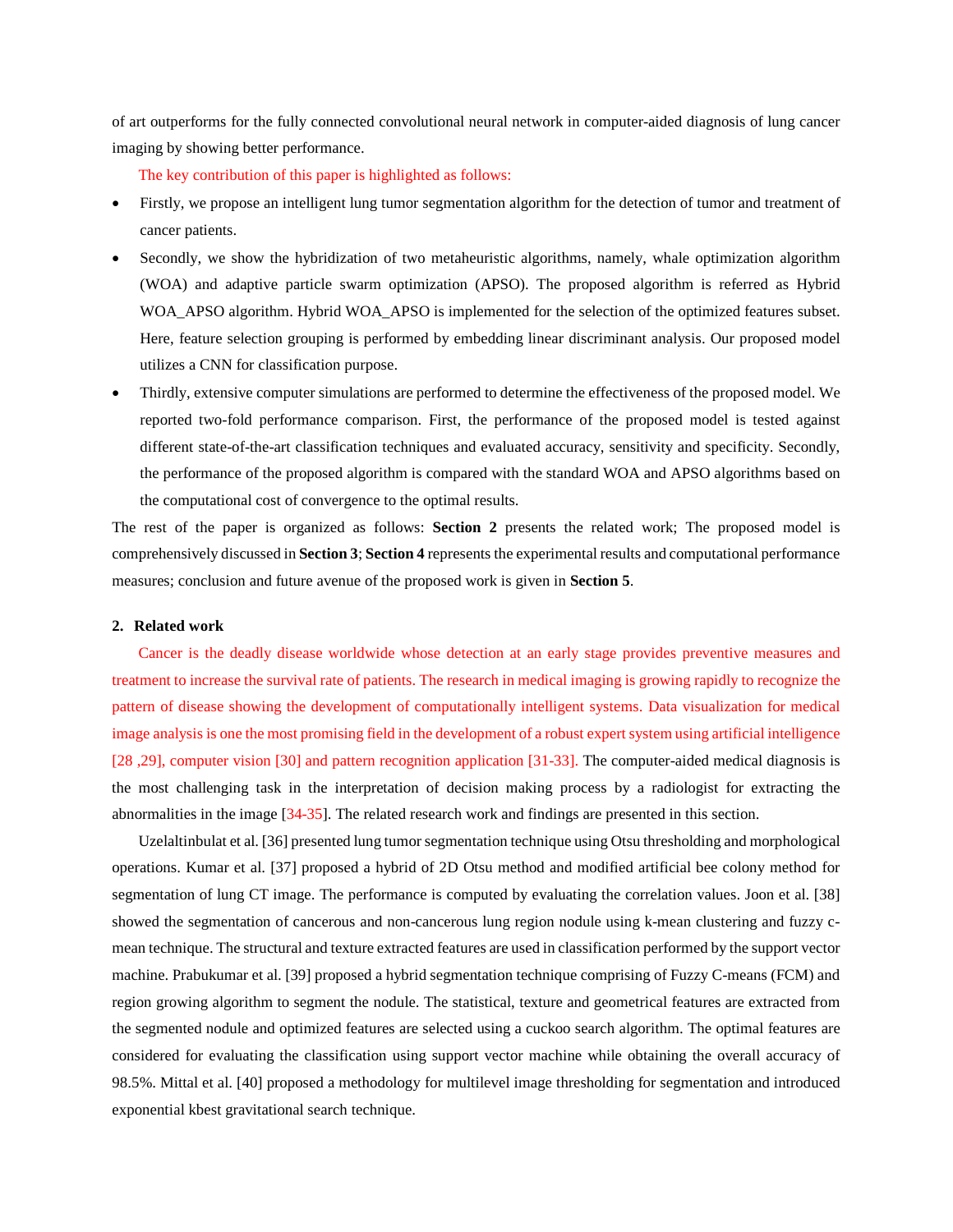Shankar et al. [41] stated a methodology for Alzheimer detection in which various features are extracted using grey level run length matrix, histogram features, grey level occurrence matrix, the local binary pattern features, scaleinvariant transform. The feature selection is performed using the grey wolf optimization algorithm to attain the optimized features for performing the classification. The convolutional neural network classification technique is used to achieve the accuracy, sensitivity and specificity as 96.23%, 94% and 96%. Vijh et al. [42] proposed an approach for developing the computer-aided lung tumor segmentation system. The whale optimization algorithm is used for feature selection and support vector machine for classification. The performance of methodology is compared using different SVM kernels. However, the RBF support vector kernel provided the accuracy, sensitivity, specificity of 95%, 100%, 92%.

Reddy et al. [43] presented algorithm consists of parallel thresholding, feature extraction and fuzzy neural network for identifying the lung tumor on CT imaging evaluating the accuracy of 96.5%. Zhang et al. [44] stated a novel approach for computer aided diagnosis for lung tumor detection by implementing multiscale mask region-based convolutional neural network on PET imaging. The performance computed by estimating recall, precision and Fvalue as 1, 0.90 and 0.95. Uçar et al. [45] presented the methodology for automatic detection of lung nodule using deep learning convolutional neural network architecture with Laplacian of gaussian filter model obtaining the accuracy of 72.97%. Naqi et al. [46] proposed a novel hybrid approach consisting of 3D neighbourhood connectivity, Active contour model (ACM) and geometric properties for 3D nodule candidate detection. The comparative analysis of classification is performed using Naïve Bayes, KNN, SVM and AdaBoost to evaluate the model effectiveness. The Table 1 presents a summary of the existing works.

| Author        | <b>Dataset</b>      | <b>Segmentation Methods</b> | <b>Classification</b>     | <b>Performance</b> |
|---------------|---------------------|-----------------------------|---------------------------|--------------------|
| Manikandan et | Lung CT images      | Fuzzy auto seed cluster     | SVM kernel's              | Specificity-       |
| al. $[47]$    |                     |                             |                           | 93%                |
|               |                     |                             |                           | Accuracy -94%      |
| Kavitha P et  | Lung CT images      | Otsu's Thresholding and     | Artificial Neural network | Accuracy-          |
| al. [48]      |                     | Morphological               |                           | 92.68%             |
|               |                     | segmentation method         |                           | Precision-         |
|               |                     |                             |                           | 87.50%             |
|               |                     |                             |                           | Recall -100%       |
|               |                     |                             |                           |                    |
|               |                     |                             |                           |                    |
| Kumar et al.  | <b>Brain MRI T1</b> | Gradient vector flow        | Principal component       | Accuracy -         |
| $[49]$        | weighted            | model                       | analysis and Artificial   | 91.17%             |
|               |                     |                             | neural network (PCA-ANN)  |                    |
| El Abbadi et  | <b>MRI</b> Brain    | Morphological               | Probabilistic Neural      | Accuracy -98%      |
| al. [50]      | Images              | segmentation                | Network                   |                    |
| Nibali et     | LIDC/IDRI           |                             | Residual network (ResNet) | Accuracy -         |
| al. $[51]$    | dataset -Lung CT    |                             | - Deep residual network   | 89.90%             |
|               | Images              |                             |                           | Sensitivity-       |
|               |                     |                             |                           | 91.07%             |
|               |                     |                             |                           | Specificity-       |
|               |                     |                             |                           | 88.64%             |

**Table 1**. Comparative study of the existing techniques. The comparision is done based on the dataset, segmentation methods, classification method and performance of the techniques. For performance standard measures such as specificity, accuracy, precision, recall etc have been reported.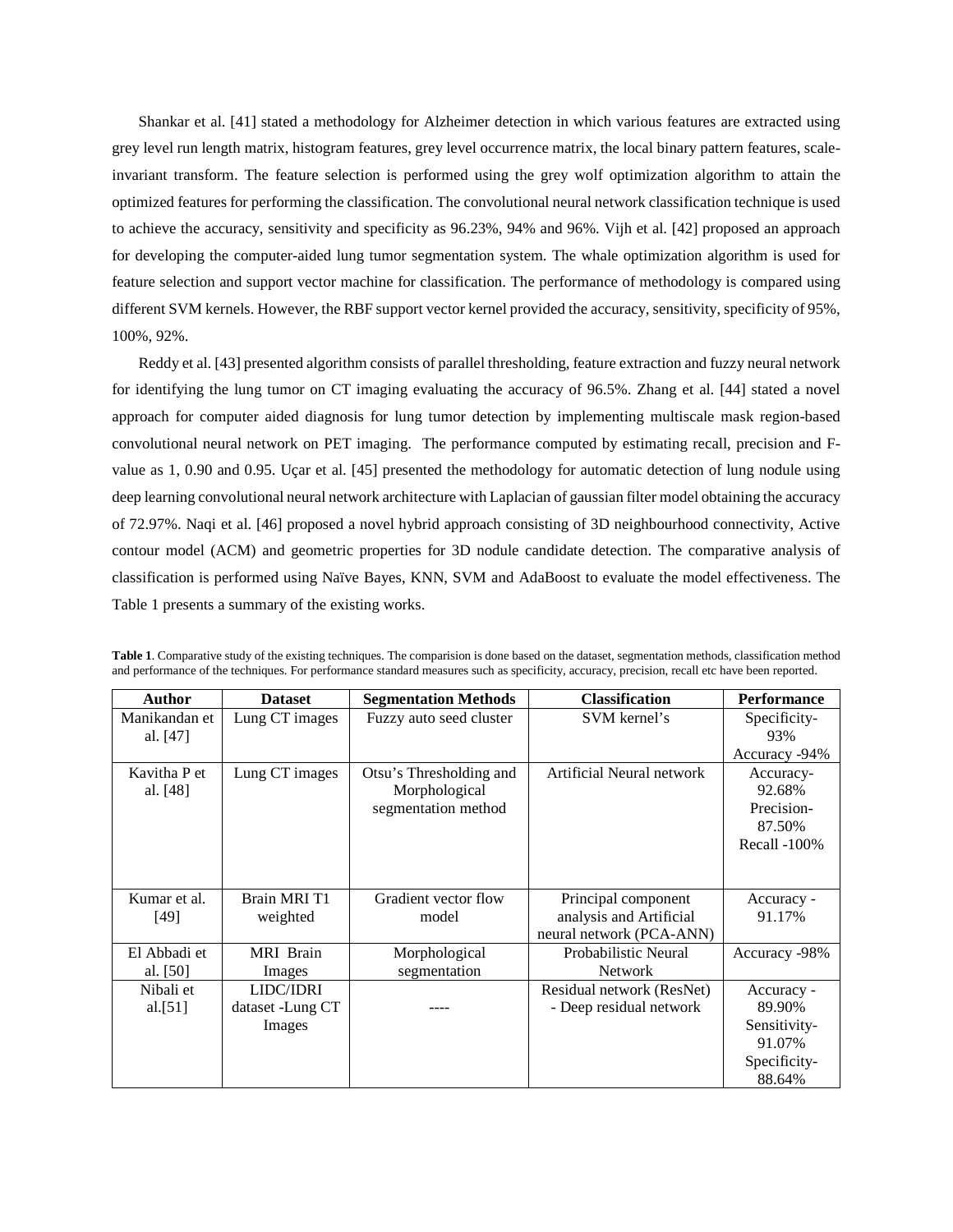| Ali et al. [52]    | LIDC/IDRI        |                      | Reinforcement learning- |                  |
|--------------------|------------------|----------------------|-------------------------|------------------|
|                    | dataset -Lung CT |                      | convolutional neural    |                  |
|                    | images           |                      | network                 |                  |
| Duarte et al.      | <b>MIAS</b>      | Fisher discriminant  |                         | Accuracy-        |
| $[53]$             |                  | analysis & texture   |                         | $0.94 \pm 0.019$ |
|                    |                  | features             |                         |                  |
| Esteva et al.      | Clinical Images  |                      | Deep Learning-          | Accuracy -72%    |
| [54]               |                  |                      | Convolutional neural    |                  |
|                    |                  |                      | network architecture    |                  |
| Vijh et al. $[55]$ | <b>Brain MRI</b> | Otsu Thresholding    | Convolutional neural    | Accuracy -98%    |
|                    |                  | +APSO, Morphological | network (CNN)           | Loss function -  |
|                    |                  | operation            |                         | 4%               |

# **3. Proposed Methodology**

This section shade light on the proposed methodology. The simulated phases implemented in the proposed methodology of computer aided automatic diagnosis system for detection of lung tumor as shown in Fig 2 are (i) Image Acquisition and Normalization (ii) Image pre-processing (iii) Image segmentation (iv) Mathematical Morphological operations (v) Feature extraction (vi) Feature selection with grouping (vii) Classification.

1. 120 samples of Lung CT images is obtained from the NCI Lung cancer database consortium [56]. After the acquisition of lung CT images, the normalization is performed on tumored and non-tumored CT images which are available in cancer imaging archive.





2. Image preprocessing is considered an important phase in clinical research application of neuroimaging for improving the quality. Image enhancement is achieved by applying a Wiener filter for denoising the Image with a minimum mean square error. The Wiener filtering is the statistical approach for reducing the blurring and smoothing effect in the Image. The  $F[n]$  represents the outcome of wiener filter as depicted in Eq.(1).

$$
F[n] = \sum_{k=0}^{n} a_k w[n-i]
$$
\n<sup>(1)</sup>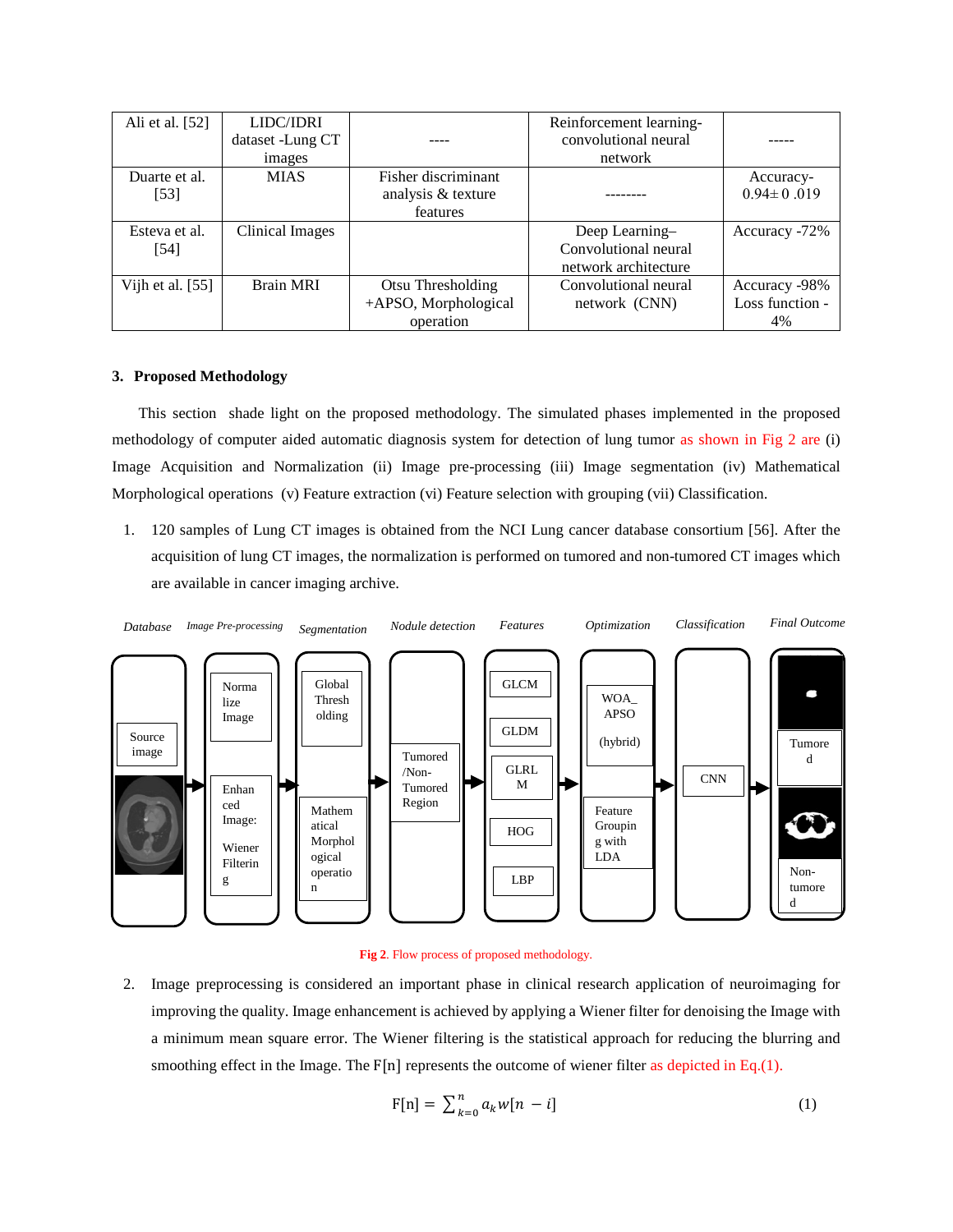3. Image segmentation is the process of partitioning the Image in multiple regions consisting of a different set of pixel. Global thresholding technique is projected to partition the Image depending upon the intensity of the gray level pixels for threshold T. The segmented image acquired from global thresholding can be represented as  $H(x, y)$  and using Eq. (2). Here ,  $t(x, y)$  is the pixel value of image.

$$
H(x, y) = \begin{cases} 1 & \text{if } t(x, y) > T \\ 0 & \text{if } t(x, y) \le T \end{cases}
$$
 (2)

- 4. Mathematical Morphological operations are estimated by applying the certain structuring element at all possible location for smoothing the region of interest. The mathematical operation are performed where D is binary image and F as structuring element as depicted in Eq.(3), (4),(5) and (6) respectively.
	- Erosion:  $D \ominus F = \{A \mid (F)_A \subseteq D\}$  (3)
	- Dilation: D  $\oplus$  F = {A| (F)<sub>A</sub>  $\cap$  D  $\neq$  Ø} (4)

$$
Opening: D \ominus F = D \ominus F \oplus DF \tag{5}
$$

$$
Closing: D \ominus F = D \oplus F \oplus F \tag{6}
$$

5. Feature extraction is the most important phase in obtaining the pattern information of the segmented nodule. In the proposed methodology, the total 60 different geometrical, statistical, texture and structure features are extracted from each segmented nodule. The techniques used for extraction are Grey level co-occurrence matrix (GLCM) , Grey level run length matrix (GLRLM), Histogram Oriented Gradient features (HOG), Grey Level Dependence Matrix (GLDM) and Local Binary pattern (LBP). GLCM is referred to as a second-order statistics method which considers the spatial relationship between a couple of pixels. GLRLM helps in obtaining higherorder statistical features consisting of a set of continuous pixels having similar gray level [57]. GLDM extracts the features by computing gray level absolute difference method between two pixels separated by specific displacement [58].Histogram oriented gradient extracts feature by focusing on the structure of Image and uses the feature descriptor for counting the occurrence of gradient orientation in localized portion [59]. LBP considers the shaping based LBP operator for Lung CT image which threshold the neighbouring pixels based on the value of current pixels [60]. Table 2 shows the name of features extracted from segmented tumored and non- tumored lung images for the analysis.

**Table 2**. Extracted Features

| Feature     | Name of<br>Feature | Formula                             | Feature     | Name of<br>Feature                                     | Formula                                                      |
|-------------|--------------------|-------------------------------------|-------------|--------------------------------------------------------|--------------------------------------------------------------|
| <b>GLCM</b> | Dissimilarity      | $ i-j H(i,j)$                       |             | Cluster<br>Prominence                                  | $g-1$<br>$H_{ij}$ $(i - F_i + j - F_j)^3$<br>$i \cdot i = 0$ |
|             | Energy             | $g-1$<br>$-\log(Hij)^2$<br>$i, j=0$ | <b>GLCM</b> | Inverse<br>difference<br>moment<br>normalized<br>(IDM) | $g-1$<br>$H_{ii}$<br>$\sum_{i,j=0}$ 1 + $(i - j)^2$          |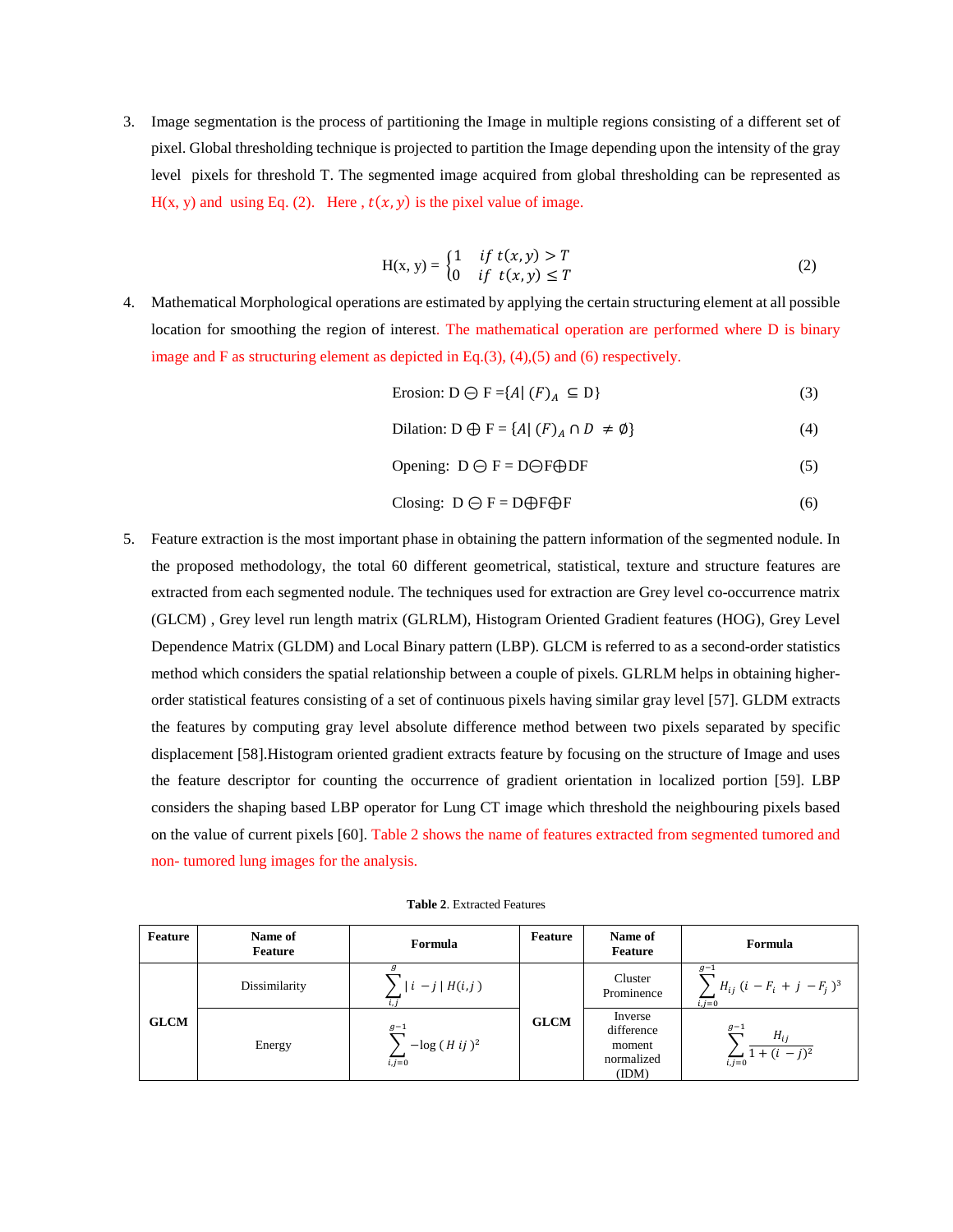| Inverse difference<br>normalized (IDN) | $\sum_{i,j=0}^{\infty} \frac{H_{ij}}{1+ i-j }$                                                                                                                                                                                                                                                                                                                                                                                                                 |              | Sum variance                        | $-\sum_{i,j=1}^{5\sigma} (1-\mu)^2 IH(i,j)$                                          |
|----------------------------------------|----------------------------------------------------------------------------------------------------------------------------------------------------------------------------------------------------------------------------------------------------------------------------------------------------------------------------------------------------------------------------------------------------------------------------------------------------------------|--------------|-------------------------------------|--------------------------------------------------------------------------------------|
| Autocorrelation                        | $\sum_{i,j=0}^g (ij) H(i,j)$                                                                                                                                                                                                                                                                                                                                                                                                                                   | <b>LBP</b>   | Local binary<br>Pattern             | $\sum_{n=1}^{\frac{L_1-1}{H-1}} 2^g y (G_h - G(Z_{a1}Z_{a2}))$                       |
| Contrast                               | $\sum_{i=1}^{\frac{a-1}{g-1}}$ -H( <i>i</i> , <i>j</i> ) ( <i>i</i> - <i>j</i> ) <sup>2</sup>                                                                                                                                                                                                                                                                                                                                                                  | <b>GLDM</b>  | <b>GLDM</b>                         | $prob[K\alpha(e,r)]$                                                                 |
| Maximum<br>probability                 | $Max(GP_{ii})$                                                                                                                                                                                                                                                                                                                                                                                                                                                 |              | <b>Skewness</b>                     |                                                                                      |
| Sum of squares                         | $\sum_{i=0}^{n} \sum_{\substack{j=0 \ 2g-2}} (i - \mu)^2 H(i,j)$                                                                                                                                                                                                                                                                                                                                                                                               |              | Kurtosis                            | $\sum_{h=0}^{s-1} (o_i - mean)^3 H(o_i)$<br>$\sum_{h=0}^{s-1} (o_i - mean)^4 H(o_i)$ |
| Sum average                            | $\sum_{i}$ i $H_{i+j}$ (i)                                                                                                                                                                                                                                                                                                                                                                                                                                     | <b>HOG</b>   | Mean                                | $\sum_{i=n}^{g-1} o_i H(o_i)$                                                        |
| IM of<br>correlation 1                 | $\frac{X_{ij} - X_{ij} 1}{\max\{X_i, X_i\}}$                                                                                                                                                                                                                                                                                                                                                                                                                   |              | Variance                            | $g-1$<br>$\sum_{h=0}^{\infty} (o_i - mean)^2 H(o_i)$                                 |
| Sum entropy                            | $2g - 2$<br>$\sum H_{i+j}(i) \log (H_{i+j}(i))$                                                                                                                                                                                                                                                                                                                                                                                                                |              | <b>Stand Deviation</b>              | $\sum_{h=0} (o_i - mean)^2 H(o_i)$                                                   |
| IM of<br>correlation 2                 | $\sqrt{1 - \exp (Xij2 - Hi)}$                                                                                                                                                                                                                                                                                                                                                                                                                                  |              | High grey level<br>Run<br>Emphasis  | $\frac{1}{t}\sum_{i} i^2 H(i,j)$                                                     |
| <b>Cluster Shade</b>                   | $\sum_{i,j=0}^{5} H_{ij} (i - F_i + j - F_j)^4$                                                                                                                                                                                                                                                                                                                                                                                                                |              | Run Length<br>Non<br>Uniformity II. | $\frac{1}{t}\sum$<br>$\sum H(i,j)$                                                   |
| Homogeneity                            |                                                                                                                                                                                                                                                                                                                                                                                                                                                                |              | Run Percentage                      | $\sum_{i} \frac{w}{H(i,j)w}$                                                         |
| Correlation                            | $\begin{array}{c} \sqrt{1 - \frac{1}{2}} \\ \frac{1}{\sqrt{1 - \frac{1}{2}}} \\ \frac{1}{\sqrt{1 - \frac{1}{2}}} \\ \frac{1}{\sqrt{1 - \frac{1}{2}}} \\ \frac{1}{\sqrt{1 - \frac{1}{2}}} \\ \frac{1}{\sqrt{1 - \frac{1}{2}}} \\ \frac{1}{\sqrt{1 - \frac{1}{2}}} \\ \frac{1}{\sqrt{1 - \frac{1}{2}}} \\ \frac{1}{\sqrt{1 - \frac{1}{2}}} \\ \frac{1}{\sqrt{1 - \frac{1}{2}}} \\ \frac{1}{\sqrt{1 - \frac{1}{2}}} \\ \frac{1}{\sqrt{1 - \frac{1}{2}}} \\ \frac$ |              | Inertia                             | $g-1 g-1$<br>$\sum_{i=0}^{n} (i-j) * H(i,j)$                                         |
| Difference<br>variance                 | $\sum_{i=1}^{\infty} (1 - \mu)^2 H(i,j)$                                                                                                                                                                                                                                                                                                                                                                                                                       | <b>GLRLM</b> | Long Run<br>Emphasis<br>I.          | $\frac{1}{t}\sum_{i,j}w^2H(i,j)$                                                     |
| Difference<br>entropy                  | $\sum_{i=0} H_{i+j}(i) \log (H_{i+j}(i))$                                                                                                                                                                                                                                                                                                                                                                                                                      |              | Low grey level<br>Run<br>Emphasis   | $\frac{1}{t}\sum_{i} \frac{X(i,w)}{i^2}$                                             |
| Angular second<br>Moment               | $\sum_{i=0}^{-y} \sum_{j=0}^{g-1} H(i,j)^2$                                                                                                                                                                                                                                                                                                                                                                                                                    |              | Gray-Level<br>Non<br>Uniformity     | $\,$ 2 $\,$<br>$\frac{1}{t}\sum_{i}\left(\sum_{j}H(i,j)\right)^{i}$                  |
| Energy                                 | $\sum_{i,j=0}^{1} -\log(H\,ij)^2$                                                                                                                                                                                                                                                                                                                                                                                                                              |              | Short Run<br>Emphasis               |                                                                                      |

6. Nature Inspired Meta-heuristic optimization algorithms mimic a physical or biological phenomenon for solving the real world optimization problems. The novel hybrid algorithm comprising of whale optimization algorithm and adaptive particle swarm optimization (WOA\_APSO) is proposed for selection of the optimized dimension of features and for providing the effective results.

# **6.1 Mathematical Formulation of the Hybrid WOA\_APSO optimization algorithm**

 Initially, the hybrid of WOA\_APSO algorithm begins with a random solution. However, search agents modify their position with respect to specific agent behaviour. The objective function  $Fit<sub>ob</sub>$  used for each iteration is outlined in Eq.(7) and also 2D Matlab plot is depicted in Fig 3.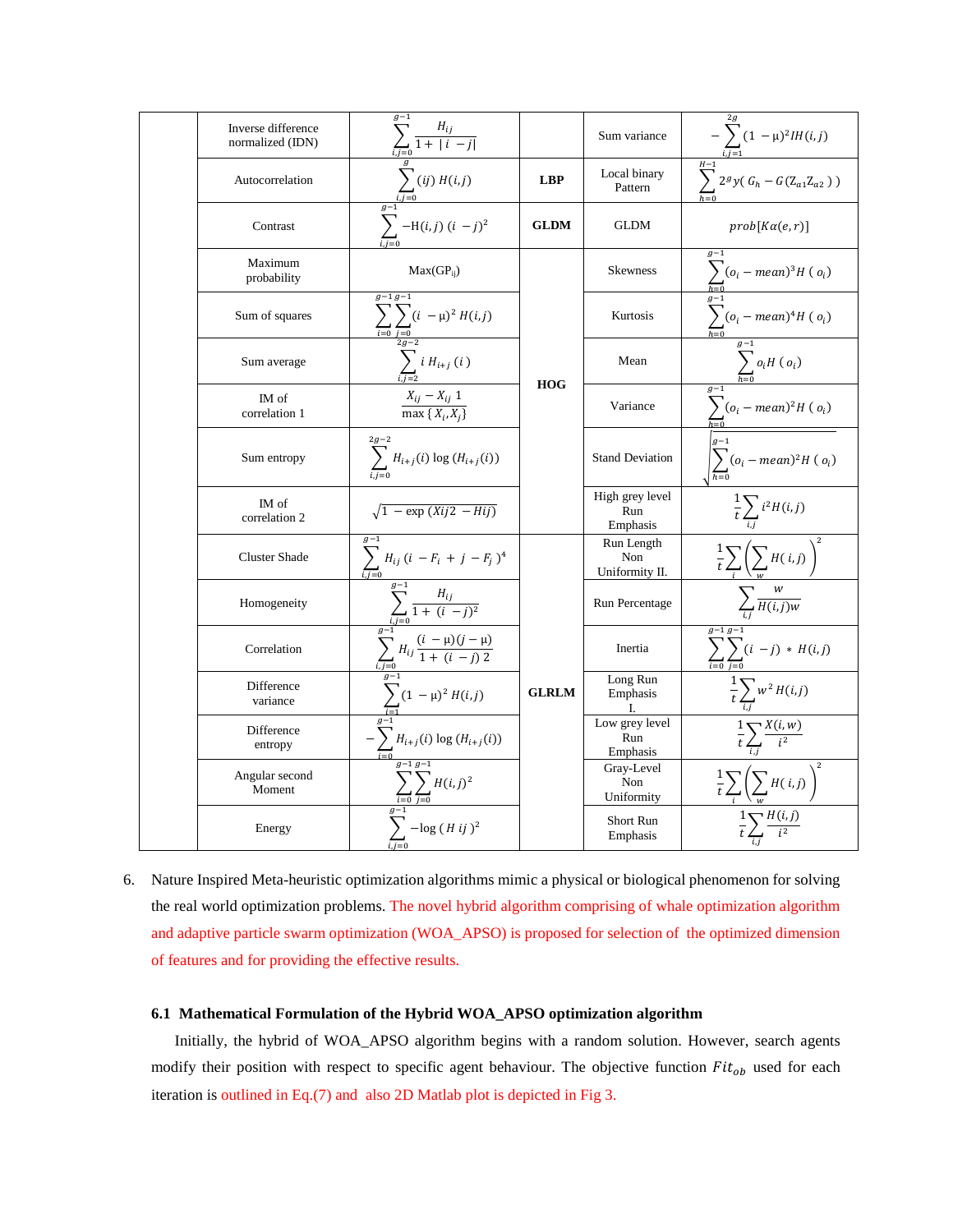$$
Fit_{ob} = E*(1+\beta)/RF
$$
 (7)

$$
RF = m / S \tag{8}
$$



Fig 3. 2D Matlab Plot for  $F(x, y) = E*(1+\beta)/RF$ 

Where E calculates the overall error,  $\beta$  is constant having value 0.5, m represents no of selected features, S are the no swarms. The parameters and the values used in hybrid bio-insppired algorithm are represented in Table 3.

| <b>Algorithm</b> | <b>Parameter</b> | <b>Values</b> |
|------------------|------------------|---------------|
|                  |                  |               |
|                  |                  | 160           |
|                  | Dim              | 20            |
| WOA_APSO         | Max_iteration    | 35            |
|                  | Gamma            |               |
|                  | SearchAgents_no  |               |

**Table 3**. Usage of Hybrid Bio-inspired algorithm parameters and values.

 The hunting functionality is performed with the help of the best search agent chasing the position of prey to encircle. This behaviour can be mathematically represented using the Eq.(9) and (10) respectively.

$$
\vec{E} = |\vec{L} \cdot \vec{Y^*}(\mathbf{i}) - \vec{Y}(\mathbf{i})| \tag{9}
$$

$$
\vec{Y}(\mathbf{i}+1) = \overrightarrow{Y^*}(\mathbf{i}) - P \cdot \vec{E}
$$
 (10)

L and P are the coefficient vector, i is the latest ongoing iteration, Y shows the position vector and  $Y^*$  represents the position vector of best solution acquired. However the coefficient vector are shown in Eq (11) and 12.

$$
P=2 b.r-b
$$
 (11)

$$
L=2.r \tag{12}
$$

Where b is linearly decreasing from 2 to 0 and r is random vector [0, 1].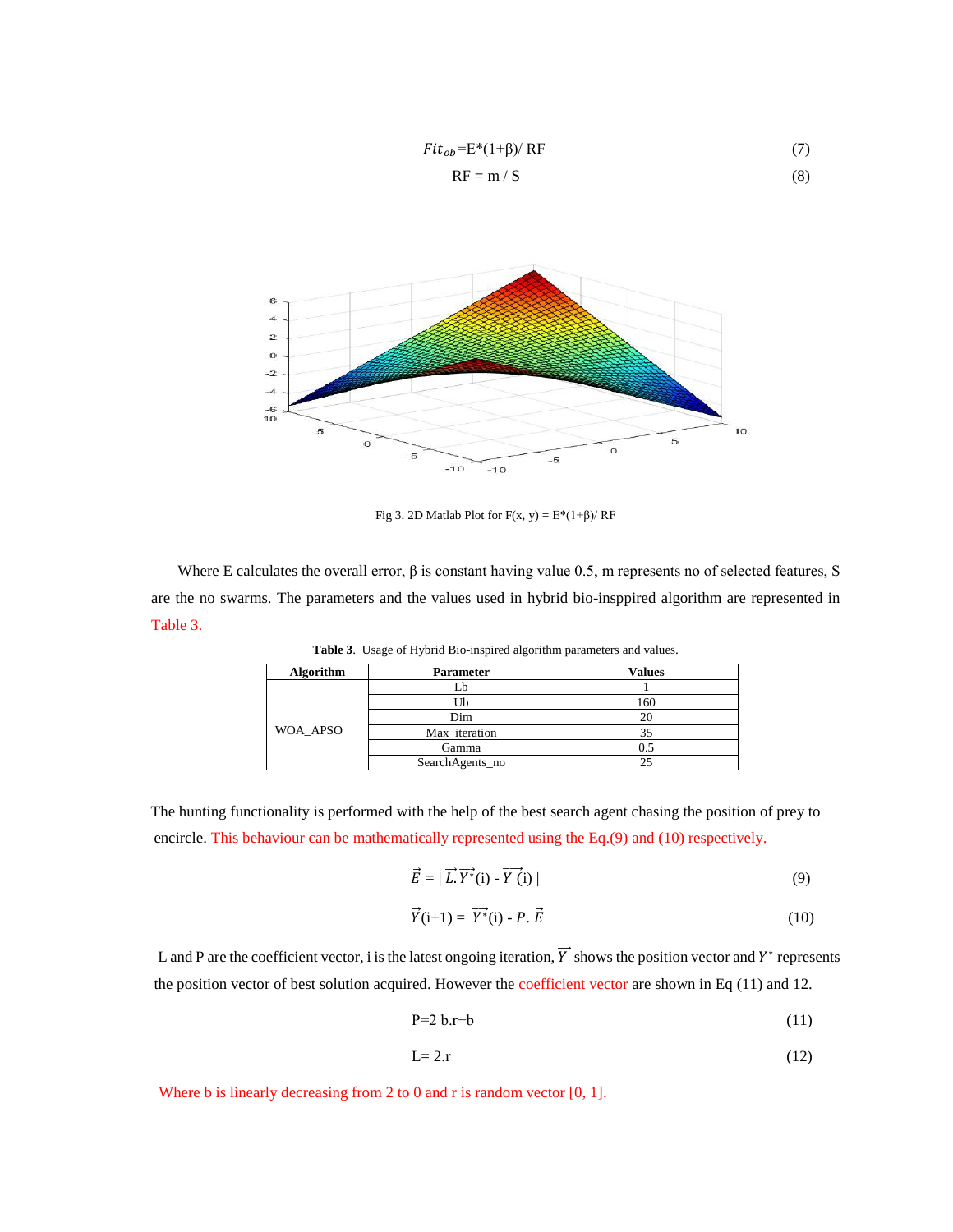The bubble net phase formulation for spiral updating position to mimic the helix-shaped movement of humpback whales and prey is shown using the Eq.(13).

$$
Y(i+1) = E'. e^{al} \cos(2\pi l) + Y^*(i)
$$
 (13)

The humpback whales revolve around the prey within spiral-shaped and shrinking circle simultaneously. The prey updates their location by using Eq. (14) ,(15) and (16).

$$
\vec{Y}(i+1) = (C_{tj}^i * v^{i+1}) + [f_1^* v_{1j}^i * (R_{Best,t}^t - x_{tj}^i)] + [(f_2^* v_{2j}^i * (R_{Best,t}^t - x_{tj}^i)].
$$
\n(14)

Here  $R_{best}$  represents the local best search

$$
y_{tj}(i + 1) = y_{tj}(i) + \text{fa} * C_{tj}(i+1)
$$
 (15)

$$
G_{best} = G_{best} + G_a = G_{best} + (\max (y_j) - \min (y_j)) \times \text{rand} \tag{16}
$$

Here fa represents Adaptive factor and  $G_{best}$  global best location

In the exploration phase, the coefficient vector P is used for searching the prey and it can be shown through Eq. (17).

$$
\vec{Y}(\mathbf{i}+1) = \vec{Y}_{random} - \vec{P} \cdot \vec{E}
$$
 (17)

# **Algorithm 1: Hybrid WOA\_APSO**

| 1.  | Initialize the humpback whales population as $Yi = (1, 2n)$ , initially i=1. |
|-----|------------------------------------------------------------------------------|
| 2.  | Evaluate the fitness function $Fitob$ for Yi.                                |
| 3.  | <i>while</i> $(i <$ maximum number of iterations)                            |
| 4.  | for each search agent                                                        |
| 5.  | Update b, P, L and m                                                         |
| 6.  | $if_1$ (m < 0.5)                                                             |
| 7.  | <i>if</i> <sub>1</sub> ( $ P $ < 1)                                          |
| 8.  | Modify the position of currents search agent by using Eq. (9).               |
| 9.  | elsei $f_2$ ( P >1)                                                          |
| 10. | Select a random search agent $(\overrightarrow{Y_{random}})$                 |
| 11. | Modify the position of the current search agent by using the Eq. $(17)$      |
| 12. | Search for the minimum individual best position to determine the global best |
|     | position.                                                                    |
| 13  | $endif_2$                                                                    |
| 14  | <i>elseif</i> <sub>1</sub> (m>0.5)                                           |
| 15. | Upgrade the position of the current search by using the Eq. $(13)$ .         |
| 16. | By using Eq. (11) & (12) replace with the new as the global best position.   |
| 17. | $endif_1$                                                                    |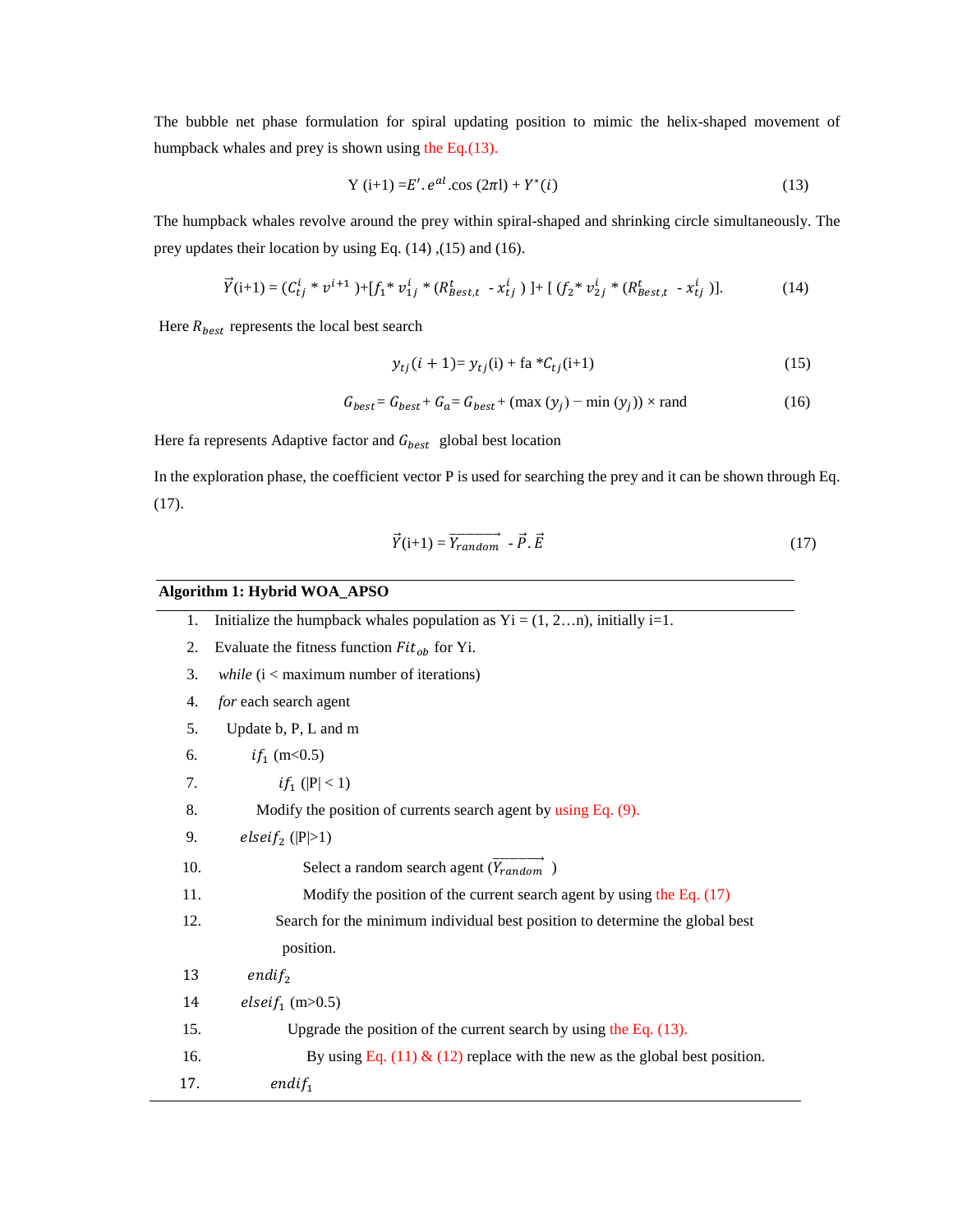- 18. end *for*
- 19. Upgrade  $Y^*$  if better solution founds.
- 20.  $i=i+1$
- 21. end *while*
- 22. Return  $Y^*$  = best search agent.

*Time Complexity*: The proposed hybrid bio-inspired algorithm has two inner loops for population 'n' and one outer loop for iteration 't' where  $n = 20 \& t = 35$ . The extreme case complexity of hybrid WOA\_APSO can be O (n2). However, when population size is large, the time complexity of the algorithm can be represented as follows:  $T(n) = 2n + s + n\log(n) \cdot t = O(n\log(n) \cdot t)$ .

6.2 Feature selection grouping is performed using Linear Discriminant Analysis for reducing the dimensions and selecting the best-optimized subsets which enhances the classification performance effectively.

7. Convolutional neural network is deep learning classification technique for training and testing the learning network [61, 62]. The neural network comprises of three densely connected layer consisting of activation function connecting one neuron to another neuron as depicted in Fig 4. The backpropagation algorithm is used for updating the weights and deltas with a learning rate of 0.001. The testing is performed on different parameters to identify the best combination for determining the robustness of experiment. The various parameter are as follows: Layer neurons: [5,10],[10,15],[15,20]; Activation function : relu, softmax; Validation split: 0.1,0.2,0.3; Batch size: 1,2,3; Learning rate: 0.1,0.01,0.001; and Epochs : 10,20,40,60,80,100,200. Table 4 represents the parameters and values used for the CNN.

| <b>Algorithm</b> | <b>Parameter</b>    | <b>Value</b>             |
|------------------|---------------------|--------------------------|
|                  | Layer               |                          |
|                  | activation function | relu, softmax            |
| <b>CNN</b>       | Optimizer           | Adam                     |
|                  | LOSS                | categorical_crossentropy |
|                  | Epochs              | 200                      |
|                  | validation_split    | 0.2                      |
|                  | <b>BATCH SIZE</b>   |                          |

**Table 4**. Parameter and values used in Convolutional neural network



**Fig 4**. Fully connected convolutional neural network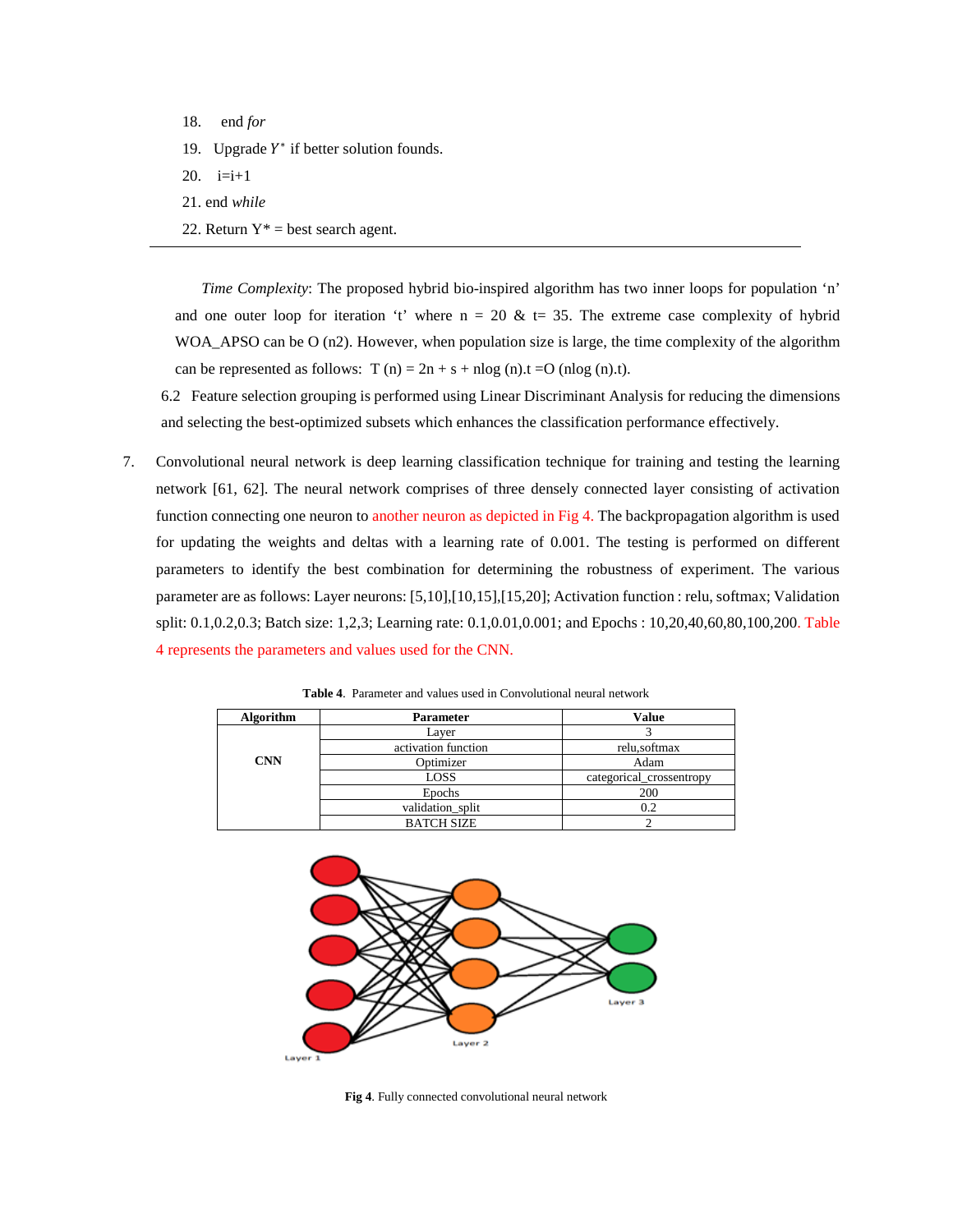# **4. Experiment Result and Analysis**

The 120 lung CT tumored and non tumored images acquired from lung cancer database consortium for evaluation of experimental results. The optimized features are taken as input for classification are segregated in 7:3 ratio for training and testing purpose.









 $(v)$  Opening by reconstruction



(i) Normalized Image (ii) Filtered Image (iii) Global Thresholding



(iv) Opening (v) Opening by (vi) Opening and closing





Regional Maxima of Opening-Closing by Reconstruction

**Fig 5.** The sample result analysis on Lung tumored Image for detection of Nodule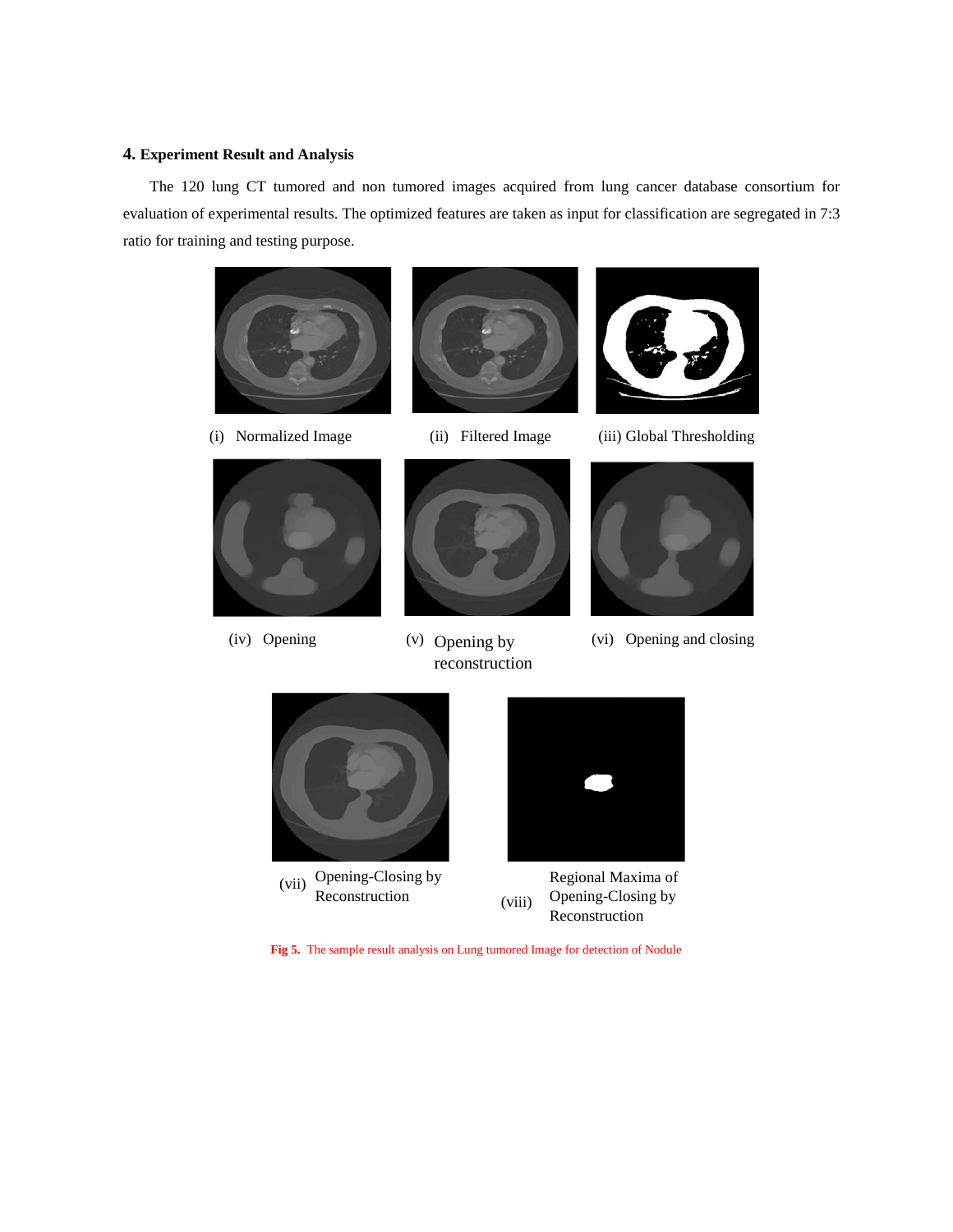

- 
- 



(i) Normalize Image (ii) Filtered Image (iii) Global Thresholding





Opening by reconstruction



(iv) Opening  $(v)$  Opening by  $(vi)$  Opening and closing



(vii) Opening-Closing by (viii) Reconstruction



Regional Maxima of Opening-Closing by Reconstruction

**Fig 6.** The sample result analysis on Lung Non- tumored Image for detection of Nodule

The optimized threshold value achieved from WOA\_APSO algorithm is compared with whale optimization algorithm (WOA) and adaptive particle swarm optimization (APSO). The achieved threshold value of WOA\_APSO, WOA, APSO are 1.16, 2.09, and 1.9. So, the proposed bio-inspired hybrid WOA\_APSO algorithm is giving precise informational optimized features subsets.

| <b>Sum</b><br>Average | <b>Long Run</b><br><b>Emphasis</b> | <b>Run Length</b><br>Non-<br>Uniformity | <b>Low Gray</b><br>level Run<br><b>Emphasis</b> | <b>High Gray</b><br>Level run<br><b>Emphasis</b> | Mean  | <b>Skewness</b> | <b>Kurtosis</b> | <b>Run Length</b><br>Non-<br>Uniformity | <b>Class</b><br>value |
|-----------------------|------------------------------------|-----------------------------------------|-------------------------------------------------|--------------------------------------------------|-------|-----------------|-----------------|-----------------------------------------|-----------------------|
| 2.29                  | 19218.84                           | 96.4479                                 | 100.4414                                        | 5893.224                                         | .1447 | 2.01957         | 5.0786          | 96.44796                                | $\Omega$              |
| 2.1947                | 28150.36                           | 163.6982                                | 97.12592                                        | 5331.39                                          | .0971 | 2.7202          | 8.3994          | 163.6982                                | $\Omega$              |
| 2.2103                | 25320.4                            | 80.3332                                 | 95.31727                                        | 5074.938                                         | .1049 | 2.57784         | 7.6452          | 80.33326                                | $\theta$              |
| 2.1522                | 47876.4                            | 78.6185                                 | 83.83347                                        | 3964.353                                         | .0759 | 3.20094         | 1.2460          | 78.61852                                | $\theta$              |

**Table 5.** Optimized Selected Features Subset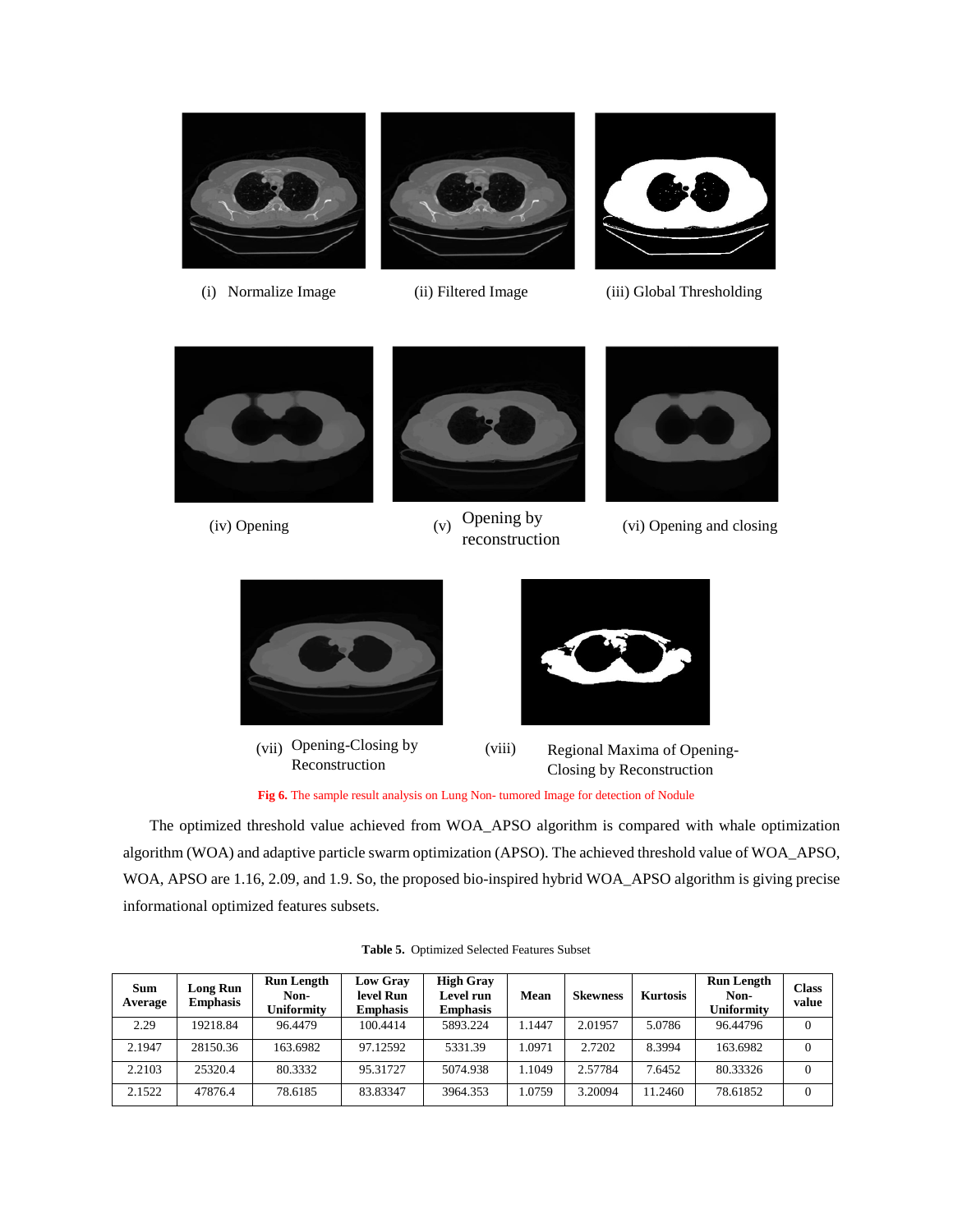| 2.5389 | 12683.62 | 128.558  | 106.8538 | 6759.883 | 1.2689  | 1.04237 | 2.0865   | 128.5588 | $\theta$ |
|--------|----------|----------|----------|----------|---------|---------|----------|----------|----------|
| 2.5003 | 13692.13 | 118.406  | 106.0758 | 6529.926 | 1.2496  | 1.15684 | 2.3382   | 118.4067 | $\Omega$ |
| 2.2186 | 26600.17 | 85.7822  | 95.54607 | 5105.718 | 1.1090  | 2.50816 | 7.2908   | 85.78228 | $\Omega$ |
| 2.2494 | 30015.29 | 79.6508  | 92.85763 | 4770.801 | 1.1244  | 2.27514 | 6.1762   | 79.65085 | $\theta$ |
| 2.2017 | 27257.69 | 92.2708  | 95.26133 | 5067.48  | 1.1006  | 2.6546  | 8.0468   | 92.27081 | $\Omega$ |
| 2.0691 | 101773.3 | 232.107  | 49.68066 | 2765.702 | 1.0345  | 5.10078 | 27.01794 | 2.0691   |          |
| 2.0328 | 121067.6 | 330.5319 | 39.3437  | 2633.991 | 1.01636 | 7.62568 | 59.15096 | 2.0328   |          |
| 2.0493 | 104101.7 | 285.0864 | 50.65326 | 2781.266 | 1.02461 | 6.13689 | 38.66141 | 2.0493   |          |
| 2.0441 | 107260.8 | 293.685  | 47.32784 | 2730.529 | 1.02203 | 6.51332 | 43.42328 | 2.0441   |          |
| 2.0268 | 141059.5 | 439.4875 | 27.46381 | 2541.249 | 1.01336 | 8.4763  | 72.84769 | 2.0268   |          |

| <b>Run Length</b>      |                  |                  |                |                  |                  |               |          |          |                    |
|------------------------|------------------|------------------|----------------|------------------|------------------|---------------|----------|----------|--------------------|
| <b>Non- Uniformity</b> | LBP <sub>1</sub> | LBP <sub>2</sub> | LBP4           | LBP <sub>6</sub> | LBP <sub>8</sub> | <b>LBP 18</b> | LBP 20   | $LBP$ 22 | <b>Class Value</b> |
| 96.4479                | 0.6241           | 3.9027           | 5.6613         | 5.5266           | 9.4334           | 166.0049      | 178.3931 | 209.1352 | $\mathbf{0}$       |
| 163.6982               | 1.38394          | 14.4269          | 6.4487         | 14.8731          | 14.9557          | 187.4467      | 158.0956 | 183.8711 | $\mathbf{0}$       |
| 80.3332                | $\mathbf{0}$     | 2.6145           | 3.5119         | 2.0653           | 1.9645           | 120.6988      | 126.473  | 160.5806 | $\mathbf{0}$       |
| 78.6185                | $\mathbf{0}$     | 1.2176           | 0.5654         | 3.2268           | 2.6067           | 71.84998      | 70.3722  | 101.3662 | $\mathbf{0}$       |
| 128.5588               | 3.75799          | 8.1659           | 10.0845        | 8.1010           | 11.4551          | 203.7716      | 186.0544 | 235.3808 | $\mathbf{0}$       |
| 118.406                | 2.97823          | 9.1889           | 12.3220        | 8.2400           | 10.1207          | 201.6179      | 162.3591 | 225.4596 | $\mathbf{0}$       |
| 85.7822                | 0.68514          | 1.3914           | 5.8027         | 6.5657           | 4.9089           | 136.2018      | 135.387  | 166.0467 | $\mathbf{0}$       |
| 79.6508                | 0.97669          | 1.5798           | 4.3095         | 3.8455           | 1.6442           | 143.2166      | 137.4865 | 156.7091 | $\Omega$           |
| 92.2708                | $\mathbf{0}$     | 6.0355           | 3.6341         | 6.9010           | 4.4248           | 146.1222      | 153.3348 | 176.1286 | $\mathbf{0}$       |
| 2.0691                 | 0.88508          | 0.9473           | 0.8688         | 2.6195           | 1.6197           | 30.97928      | 55.0529  | 32.1778  | 1                  |
| 2.0328                 | $\mathbf{0}$     | 0.8622           | $\overline{0}$ | 2.6543           | $\theta$         | 52.63489      | 20.3920  | 39.4177  | 1                  |
| 2.0493                 | $\Omega$         | 1.3256           | 0.6096         | 0.6547           | 2.0256           | 14.30879      | 47.1313  | 16.4106  |                    |
| 2.0441                 | $\mathbf{0}$     | 0.884            | 1.6993         | 0.9474           | 1.4987           | 45.7859       | 38.8361  | 28.7902  | 1                  |
| 2.0268                 | $\mathbf{0}$     | 0.9572           | 0.9010         | $\Omega$         | $\Omega$         | 11.9131       | 15.9448  | 17.2959  |                    |

| LBP <sub>24</sub> | <b>LBP 34</b> | <b>LBP 36</b> | $LBP$ 38 | <b>LBP 40</b> | LBP <sub>50</sub> | <b>LBP 52</b> | <b>LBP 54</b> | <b>LBP 56</b> | <b>Class</b><br>value |
|-------------------|---------------|---------------|----------|---------------|-------------------|---------------|---------------|---------------|-----------------------|
| 195.0578          | 351.533       | 301.095       | 312.6975 | 319.8348      | 176.9504          | 203.6467      | 190.9865      | 161.6447      | $\Omega$              |
| 148.8005          | 302.4375      | 208.926       | 291.9901 | 216.2246      | 158.332           | 182.0684      | 151.3116      | 185.1942      | $\theta$              |
| 155.4493          | 292.4331      | 207.4571      | 249.5617 | 208.6418      | 123.4223          | 158.4634      | 151.4662      | 119.5931      | $\theta$              |
| 102.5716          | 181.7596      | 147.5484      | 147.1823 | 136.703       | 66.70948          | 101.6018      | 98.88786      | 72.21412      | $\theta$              |
| 223.4218          | 395.9502      | 286.0657      | 329.443  | 339.4295      | 187.1072          | 235.5035      | 225.1967      | 199.3057      | $\theta$              |
| 217.505           | 367.9648      | 290.6264      | 302.8536 | 318.8569      | 165.3334          | 224.8615      | 220.4193      | 198.9715      | $\theta$              |
| 191.1737          | 366.9759      | 243.2482      | 293.0461 | 228.3787      | 132.0325          | 168.4901      | 186.2506      | 136.3982      | $\theta$              |
| 161.79            | 332.7053      | 170.2044      | 315.1821 | 155.3123      | 136.9516          | 157.8566      | 162.9077      | 145.1957      | $\theta$              |
| 169.3257          | 332.2018      | 213.7075      | 301.8197 | 231.957       | 151.542           | 176.2257      | 167.812       | 146.2633      | $\theta$              |
| 55.4414           | 79.2554       | 54.8933       | 66.2689  | 56.7798       | 55.1357           | 31.49076      | 54.7443       | 30.1848       |                       |
| 14.1459           | 61.3162       | 22.4648       | 82.7475  | 17.5012       | 18.6852           | 38.5865       | 12.4575       | 51.8421       | 1                     |
| 58.1105           | 41.1567       | 50.6474       | 33.6050  | 52.2777       | 44.1412           | 15.8069       | 55.8905       | 12.3614       | 1                     |
| 36.9702           | 52.3596       | 57.4833       | 62.0686  | 47.2138       | 38.1989           | 26.5194       | 36.2923       | 43.05667      |                       |
| 22.5867           | 49.9930       | 18.9753       | 41.1125  | 18.3220       | 15.1034           | 16.4373       | 21.7003       | 11.0442       | 1                     |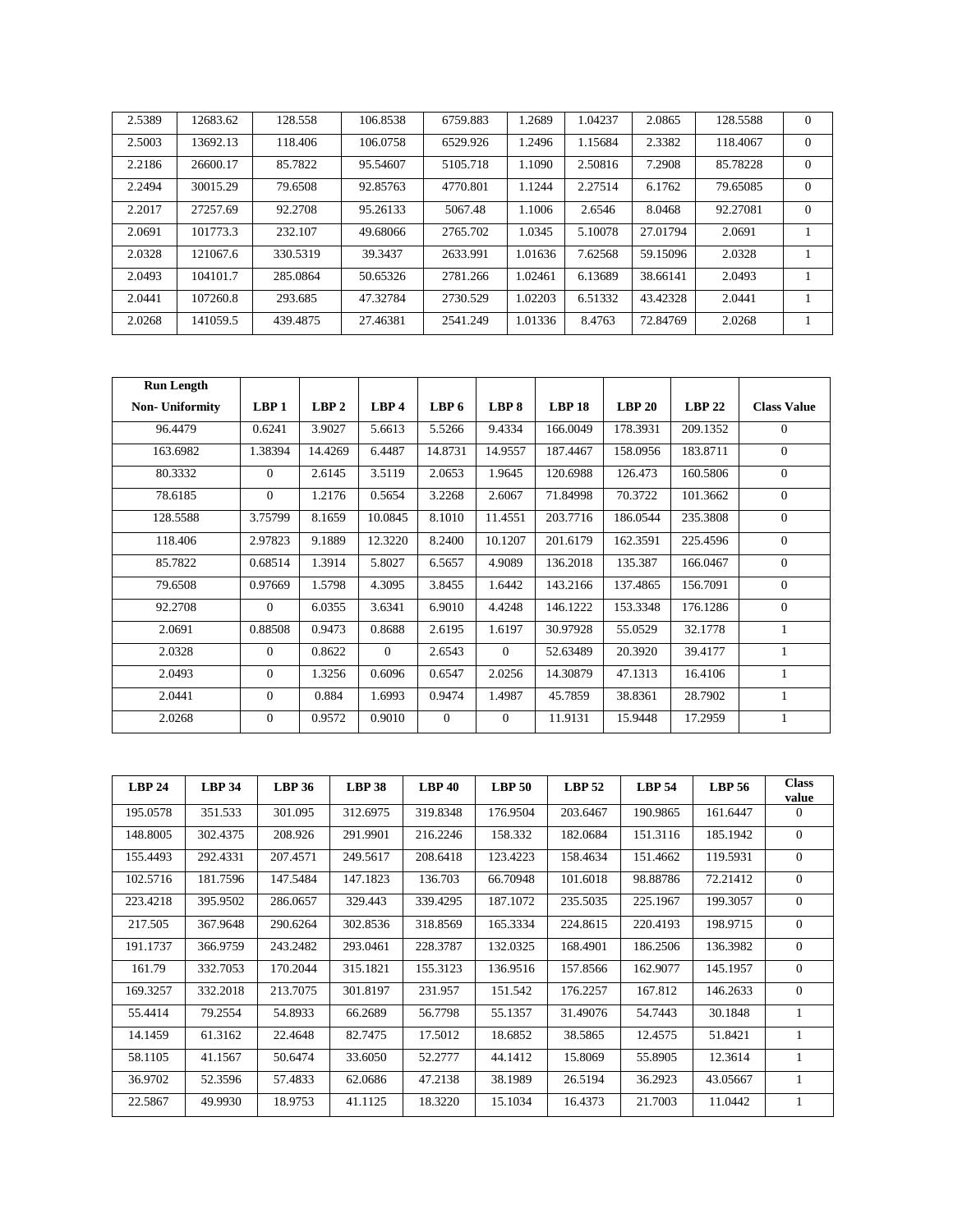The performance measures of intelligent lung tumor diagnosis system are acquired by comparing the different classification algorithm. The evaluation analysis parameter used for determining the effectiveness of model is accuracy, sensitivity, specificity shown in Eq. (18) ,(19) and (20) respectively.

| Accuracy : [TP+TN/Total] *100    | (18) |
|----------------------------------|------|
| Sensitivity : $[TP/TP+FN] * 100$ | (19) |
| $Specificity: [1-FPR] * 100$     | (20) |

 Where TP depicts total number of correctly segmented Image of true positives which are classified properly, FN depicts a total number of correctly segmented image of true negatives which are not classified properly, FPR is the number of incorrect segmented images which are classified properly.

| <b>Parameters</b> | <b>SVM</b> | ANN   | <b>CNN</b> |
|-------------------|------------|-------|------------|
| Accuracy          | 80         | 95.79 | 97.18      |
| Sensitivity       | 85         | 89.33 | 97         |
| Specificity       | 95.12      | 95.45 | 98.66      |

**Table 6**. Comparative Performance Analysis of Classification

The time complexity of the proposed algorithm (Algorithm 1) is presented in Section 3. The computational time of the proposed algorithm against the standard WOA and APSO is reported in Table 7. The presented Table 7 reveals that the proposed algorithm takes less time to converge as compared to other two existing algorithms.

**Table 7.** Comparison of efficiency in terms of time taken by different meta-heuristic technique

| <b>Algorithm</b>      | <b>WOA</b> | <b>APSO</b> | <b>WOA APSO</b> |
|-----------------------|------------|-------------|-----------------|
| Time taken in seconds | 189.9583   | 193.55621   | 184.48222       |

#### **4.1 Result and Discussion**

Fig 1 shows the sample of considered CT tumored and non-tumored lung image taken from cancer imaging archive. The segmented image result analysis of proposed algorithm at each successive for efficient detection of the nodule is shown in Fig 5 and 6 respectively. Table 5 contains the optimized and discriminant set of grouped features obtained by applying proposed hybrid whale optimization algorithm and adaptive particle swarm optimization (WOA\_APSO) grouped by applying Linear Discriminant analysis (LDA). The comparative performance analysis of different classification technique is shown in Table 6. Fig 7 depicts that convolutional neural network provides better accuracy, sensitivity and specificity in comparison to support vector machine and artificial neural network. The achieved accuracy, sensitivity and specificity are 97.18, 97 and 98.66.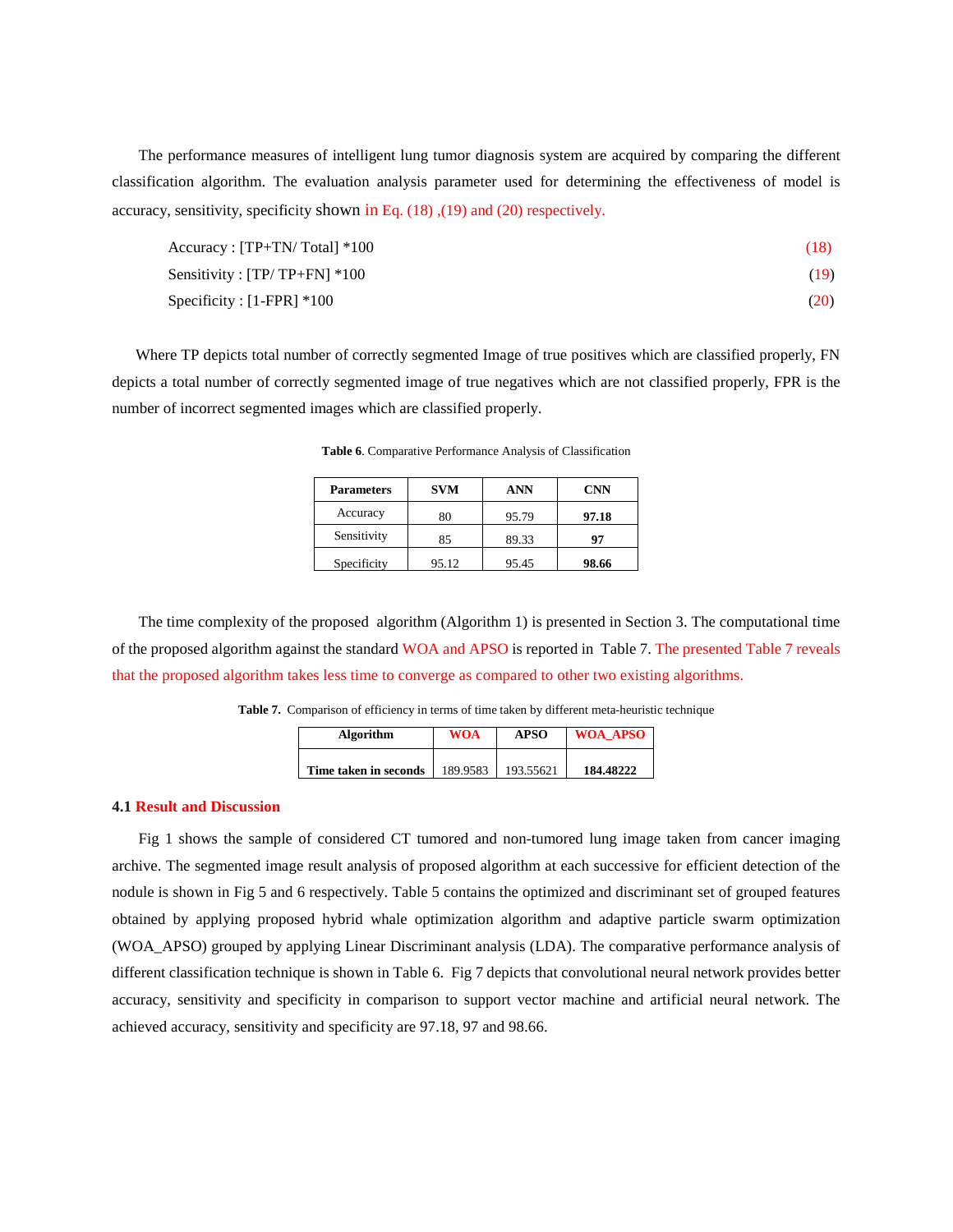

**Fig 7.** Comparative performance analysis

# **5. Conclusion and Future Work**

In this paper, we have presented a novel approach for early detection, diagnosis and prediction to improve the treatment of patients and take the preventative measures. Here, we implemented a hybrid WOA\_APSO algorithm (see Algorithm 1). Image preprocessing and segmentation technique is applied for partitioning and segmenting the tumor region. The different features are extracted to gather the statistics information analysis which assist in decision making process. The proposed state-of-art method provides better consolidated optimized dimension of features selection grouping approach by implementing hybrid WOA\_APSO algorithm embedding LDA. The convolutional neural network classification technique outperforms by providing accuracy of 97.5% in comparison to support vector machine and artificial neural network. The methodology demonstrates the effectiveness and promising results for clinical application as compared to exiting algorithms. The proposed method limits the working for 3-dimensional medical imaging .In the future, the work can be extended by using different modalities of medical imaging and other metaheuristic techniques can be incorporated for enhancing the system performance.

# **Conflict of interest**

The authors declare that they have no conflict of interest

### **References**

- 1. Sluimer, I., Schilham, A., Prokop, M. and Van Ginneken, B., 2006. Computer analysis of computed tomography scans of the lung: a survey. *IEEE transactions on medical imaging*, *25*(4), pp.385-405.
- 2. Sivakumar, S. and Chandrasekar, C., 2013. Lung nodule detection using fuzzy clustering and support vector machines. *International Journal of Engineering and Technology*, *5*(1), pp.179-185.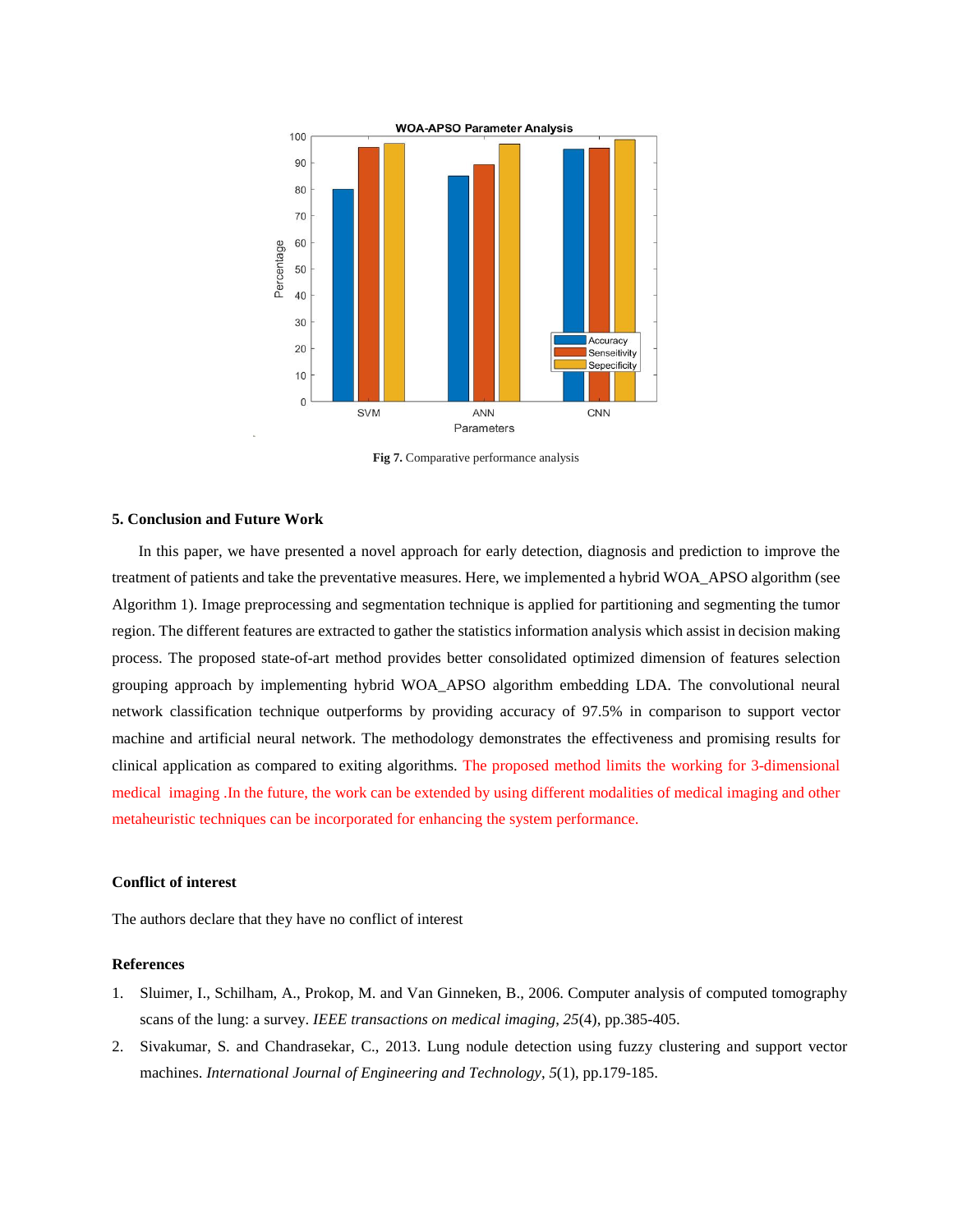- 3. Dimililer, K., Ever, Y.K. and Ugur, B., 2016, September. ILTDS: Intelligent lung tumor detection system on ct images. In *The International Symposium on Intelligent Systems Technologies and Applications* (pp. 225-235). Springer, Cham.
- 4. Makaju, S., Prasad, P.W.C., Alsadoon, A., Singh, A.K. and Elchouemi, A., 2018. Lung cancer detection using CT scan images. *Procedia Computer Science*, *125*, pp.107-114.
- 5. Bari, M., Ahmed, A. and Naveed, S., 2019. Lungs Cancer Detection Using Digital Image Processing Techniques: A Review. *Mehran University Research Journal of Engineering and Technology*, *38*(2), pp.351-360.
- 6. Perumal, S. and Velmurugan, T., 2018. Preprocessing by contrast enhancement techniques for medical images. *International Journal of Pure and Applied Mathematics*, *118*(18), pp.3681-3688.
- 7. Srimani, P.K. and Mahesh, S., 2013. A Comparative study of different segmentation techniques for brain tumour detection. *International journal of emerging technologies in computational and applied sciences*, *2*(4), pp.192- 197.
- 8. Mesanovic, N., Grgic, M., Huseinagic, H., Males, M., Skejic, E. and Smajlovic, M., 2011, February. Automatic CT image segmentation of the lungs with region growing algorithm. In *18th International Conference on Systems, Signals and Image Processing-IWSSIP* (pp. 395-400).
- 9. John, J. and Mini, M.G., 2016. Multilevel thresholding based segmentation and feature extraction for pulmonary nodule detection. *Procedia Technology*, *24*, pp.957-963.
- 10. Novitasari, D.C.R., Lubab, A., Sawiji, A. and Asyhar, A.H., 2019. Application of Feature Extraction for Breast Cancer using One Order Statistic, GLCM, GLRLM, and GLDM. *Advances in Science, Technology and Engineering Systems Journal*, *4*(4), pp.115-120.
- 11. Bala, R., 2017. Survey on texture feature extraction methods. *International Journal of Engineering Science*, *10375*.
- 12. Zu, C., Wang, Y., Zhou, L., Wang, L. and Zhang, D., 2018, April. Multi-modality feature selection with adaptive similarity learning for classification of Alzheimer's disease. In *2018 IEEE 15th International Symposium on Biomedical Imaging (ISBI 2018)* (pp. 1542-1545). IEEE.
- 13. Mirjalili, S. and Lewis, A., 2016. The whale optimization algorithm. *Advances in engineering software*, *95*, pp.51- 67.
- 14. Zhan, Z.H., Zhang, J., Li, Y. and Chung, H.S.H., 2009. Adaptive particle swarm optimization. *IEEE Transactions on Systems, Man, and Cybernetics, Part B (Cybernetics)*, *39*(6), pp.1362-1381.
- 15. Sharma, A., Paliwal, K.K., Imoto, S. and Miyano, S., 2014. A feature selection method using improved regularized linear discriminant analysis. *Machine vision and applications*, *25*(3), pp.775-786.
- 16. Balakrishnama, S. and Ganapathiraju, A., 1998. Linear discriminant analysis-a brief tutorial. *Institute for Signal and information Processing*, *18*, pp.1-8.
- 17. Anter, A.M. and Hassenian, A.E., 2018. Normalized multiple features fusion based on PCA and multiple classifiers voting in CT liver tumor recognition. In *Advances in Soft Computing and Machine Learning in Image Processing* (pp. 113-129). Springer, Cham.
- 18. Vijh, S. and Gaur, D., 2017, December. Secured Biometric Template Matching by Using Linear Discriminant Analysis. In International Conference on Health Information Science (pp. 194-203). Springer, Cham.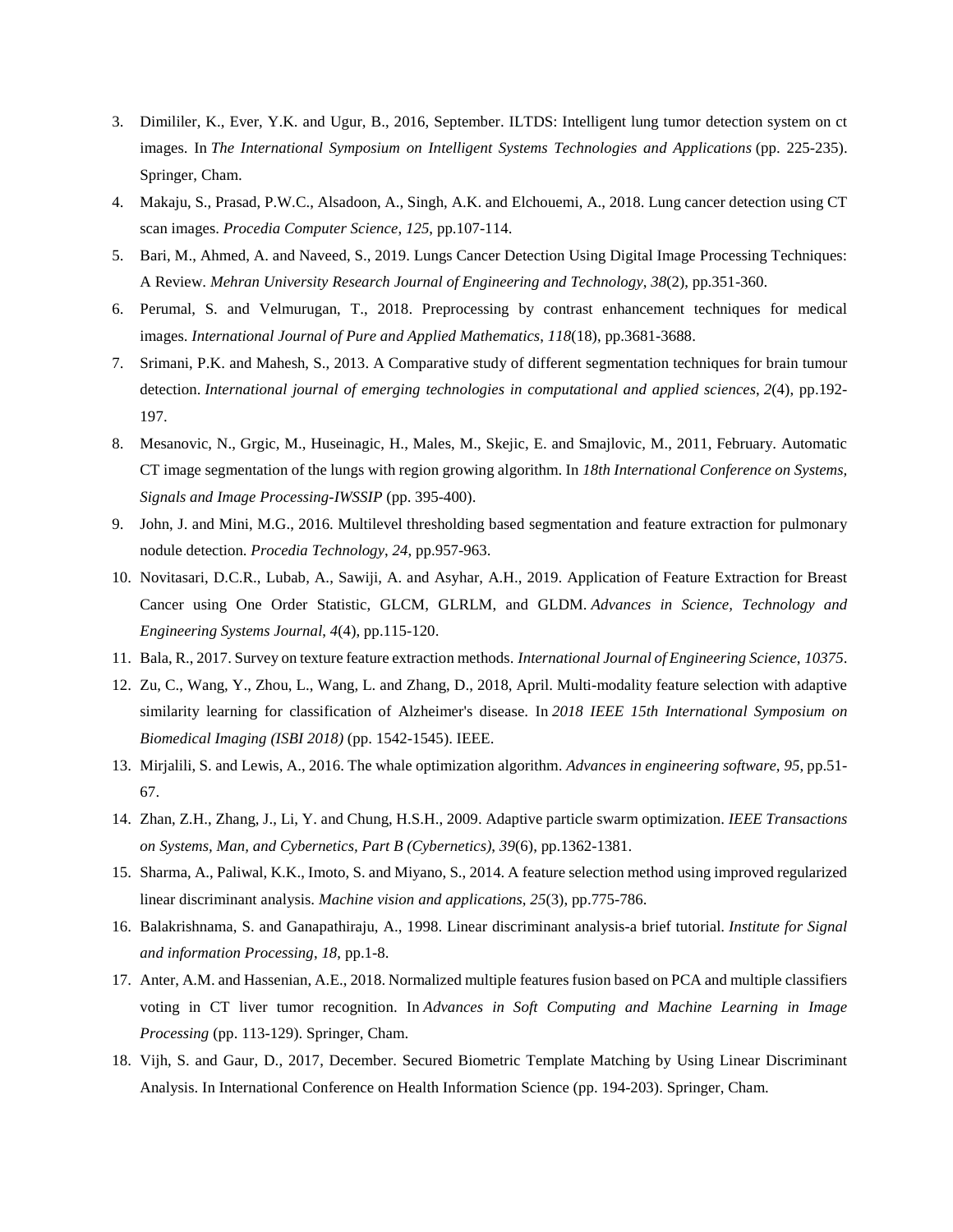- 19. De Bruijne, M., 2016. Machine learning approaches in medical image analysis: From detection to diagnosis.
- 20. SeDaTiVe: SDN-enabled deep learning architecture for network traffic control in vehicular cyber-physical systems, A Jindal, GS Aujla, N Kumar, R Chaudhary, MS Obaidat, I You, IEEE Network 32 (6), 66-73
- 21. Nalepa, J. and Kawulok, M., 2019. Selecting training sets for support vector machines: a review. *Artificial Intelligence Review*, *52*(2), pp.857-900.
- 22. Bertolaccini, L., Solli, P., Pardolesi, A. and Pasini, A., 2017. An overview of the use of artificial neural networks in lung cancer research. *Journal of thoracic disease*, *9*(4), p.924.
- 23. Ganesan, N., Venkatesh, K., Rama, M.A. and Palani, A.M., 2010. Application of neural networks in diagnosing cancer disease using demographic data. *International Journal of Computer Applications*, *1*(26), pp.76-85.
- 24. Singh, A., Aujla, G. S., Garg, S., Kaddoum, G., & Singh, G. (2019). Deep Learning-based SDN Model for Internet of Things: An Incremental Tensor Train Approach. IEEE Internet of Things Journal.
- 25. Shen, D., Wu, G. and Suk, H.I., 2017. Deep learning in medical image analysis. *Annual review of biomedical engineering*, *19*, pp.221-248.
- 26. Suzuki, K., 2017. Overview of deep learning in medical imaging. *Radiological physics and technology*, *10*(3), pp.257-273.
- 27. Anwar, S.M., Majid, M., Qayyum, A., Awais, M., Alnowami, M. and Khan, M.K., 2018. Medical image analysis using convolutional neural networks: a review. *Journal of medical systems*, *42*(11), p.226.
- 28. Jindal, A., Aujla, G. S., Kumar, N., Prodan, R., & Obaidat, M. S. (2018, December). DRUMS: Demand response management in a smart city using deep learning and SVR. In 2018 IEEE Global Communications Conference (GLOBECOM) (pp. 1-6). IEEE.
- 29. Gulati, A., Aujla, G. S., Chaudhary, R., Kumar, N., & Obaidat, M. S. (2018, May). Deep learning-based content centric data dissemination scheme for Internet of Vehicles. In 2018 IEEE International Conference on Communications (ICC) (pp. 1-6). IEEE.
- 30. Aujla, G. S., Jindal, A., Chaudhary, R., Kumar, N., Vashist, S., Sharma, N., & Obaidat, M. S. (2019, May). DLRS: deep learning-based recommender system for smart healthcare ecosystem. In ICC 2019-2019 IEEE International Conference on Communications (ICC) (pp. 1-6). IEEE.
- 31. Teramoto, A., Fujita, H., Yamamuro, O. and Tamaki, T., 2016. Automated detection of pulmonary nodules in PET/CT images: Ensemble false‐positive reduction using a convolutional neural network technique. *Medical physics*, *43*(6Part1), pp.2821-2827.
- 32. Gore, J.C., 2019. Artificial intelligence in medical imaging.
- 33. Jiang, J., Trundle, P. and Ren, J., 2010. Medical image analysis with artificial neural networks. *Computerized Medical Imaging and Graphics*, *34*(8), pp.617-631.
- 34. Chen, C.H., 2015. *Handbook of pattern recognition and computer vision*. World Scientific.
- 35. Bi, W.L., Hosny, A., Schabath, M.B., Giger, M.L., Birkbak, N.J., Mehrtash, A., Allison, T., Arnaout, O., Abbosh, C., Dunn, I.F. and Mak, R.H., 2019. Artificial intelligence in cancer imaging: clinical challenges and applications. *CA: a cancer journal for clinicians*, *69*(2), pp.127-157.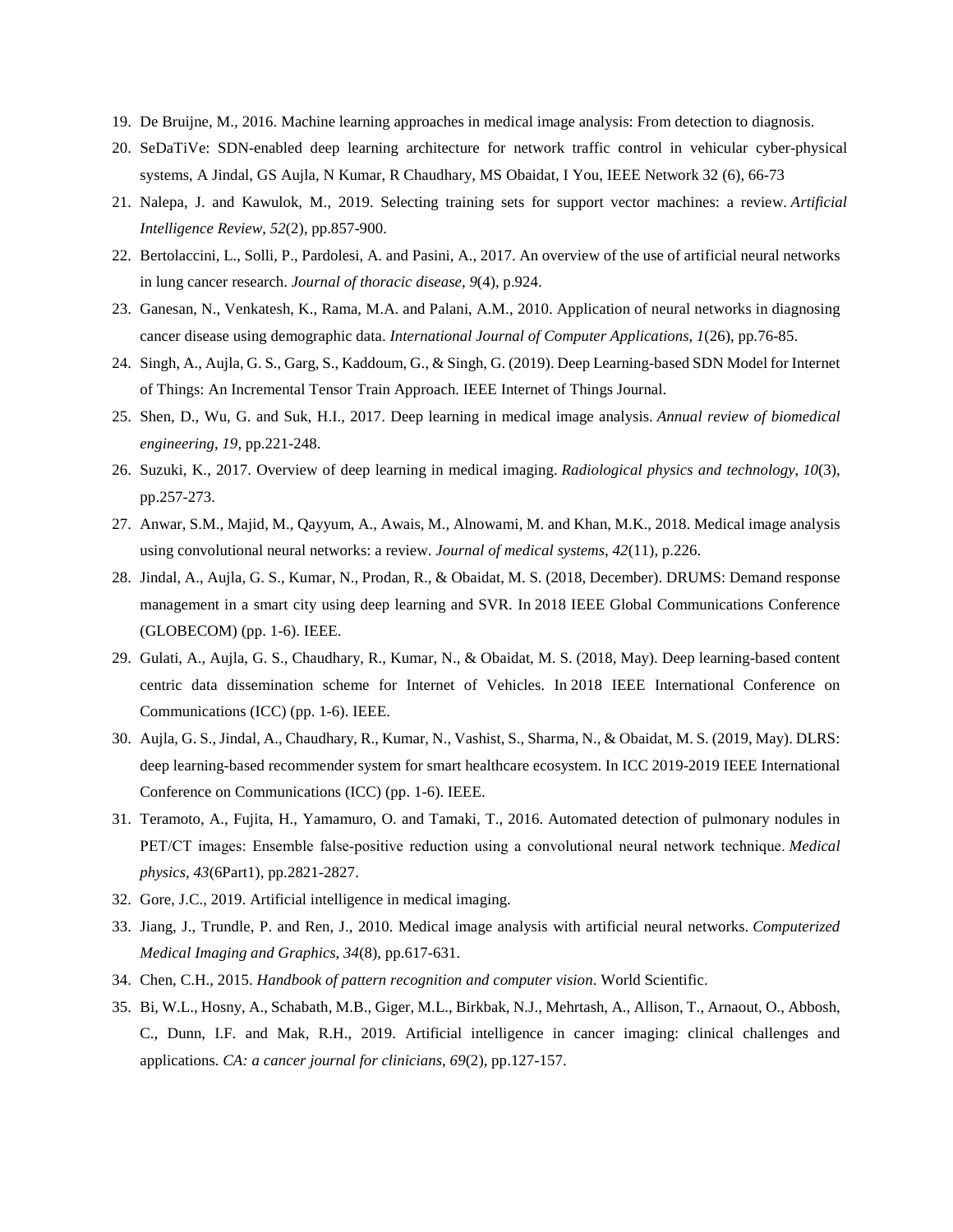- 36. Uzelaltinbulat, S. and Ugur, B., 2017. Lung tumor segmentation algorithm. *Procedia computer science*, *120*, pp.140-147.
- 37. Kumar, S., Sharma, T.K., Pant, M. and Ray, A.K., 2012. Adaptive artificial bee colony for segmentation of CT lung images. *Int J Comp App iRAFIT*, *5*, pp.1-5.
- 38. Joon, P., Bajaj, S.B. and Jatain, A., 2019. Segmentation and detection of lung cancer using image processing and clustering techniques. In *Progress in advanced computing and intelligent engineering* (pp. 13-23). Springer, Singapore.
- 39. Prabukumar, M., Agilandeeswari, L. and Ganesan, K., 2019. An intelligent lung cancer diagnosis system using cuckoo search optimization and support vector machine classifier. *Journal of Ambient Intelligence and Humanized Computing*, *10*(1), pp.267-293.
- 40. Mittal, H. and Saraswat, M., 2018. An optimum multi-level image thresholding segmentation using non-local means 2D histogram and exponential Kbest gravitational search algorithm. *Engineering Applications of Artificial Intelligence*, *71*, pp.226-235.
- 41. Shankar, K., Lakshmanaprabu, S.K., Khanna, A., Tanwar, S., Rodrigues, J.J. and Roy, N.R., 2019. Alzheimer detection using Group Grey Wolf Optimization based features with convolutional classifier. *Computers & Electrical Engineering*, *77*, pp.230-243.
- 42. Vijh, S., Gaur, D. and Kumar, S., 2019. An intelligent lung tumor diagnosis system using whale optimization algorithm and support vector machine. *International Journal of System Assurance Engineering and Management*, pp.1-11.
- 43. Reddy, U.J., Reddy, B.R.V.R. and Reddy, B.E., 2019. Recognition of Lung Cancer Using Machine Learning Mechanisms with Fuzzy Neural Networks. *Traitement du Signal*, *36*(1), pp.87-91.
- 44. Zhang, R., Cheng, C., Zhao, X. and Li, X., 2019. Multiscale Mask R-CNN–Based Lung Tumor Detection Using PET Imaging. *Molecular imaging*, *18*, p.1536012119863531.
- 45. Uçar, M. and Uçar, E., 2019. Computer-aided detection of lung nodules in chest X-rays using deep convolutional neural networks. *Sakarya University Journal of Computer and Information Sciences*, *2*(1), pp.41-52.
- 46. Naqi, S.M., Sharif, M. and Lali, I.U., 2019. A 3D nodule candidate detection method supported by hybrid features to reduce false positives in lung nodule detection. *Multimedia Tools and Applications*, *78*(18), pp.26287-26311.
- 47. Manikandan, T. and Bharathi, N., 2016. Lung cancer detection using fuzzy auto-seed cluster means morphological segmentation and SVM classifier. *Journal of medical systems*, *40*(7), p.181.
- 48. Kavitha P, Ayyappan G (2018) Lung cancer detection at early stage by using SVM classifier techniques. Int J Pure Appl Math 119(12):3171–3180.
- 49. Kumar, V., Sachdeva, J., Gupta, I., Khandelwal, N. and Ahuja, C.K., 2011, December. Classification of brain tumors using PCA-ANN. In *2011 world congress on information and communication technologies* (pp. 1079- 1083). IEEE.
- 50. El Abbadi, N.K. and Kadhim, N.E., 2017. Brain cancer classification based on features and artificial neural network. *Brain*, *6*(1), pp.123-134.